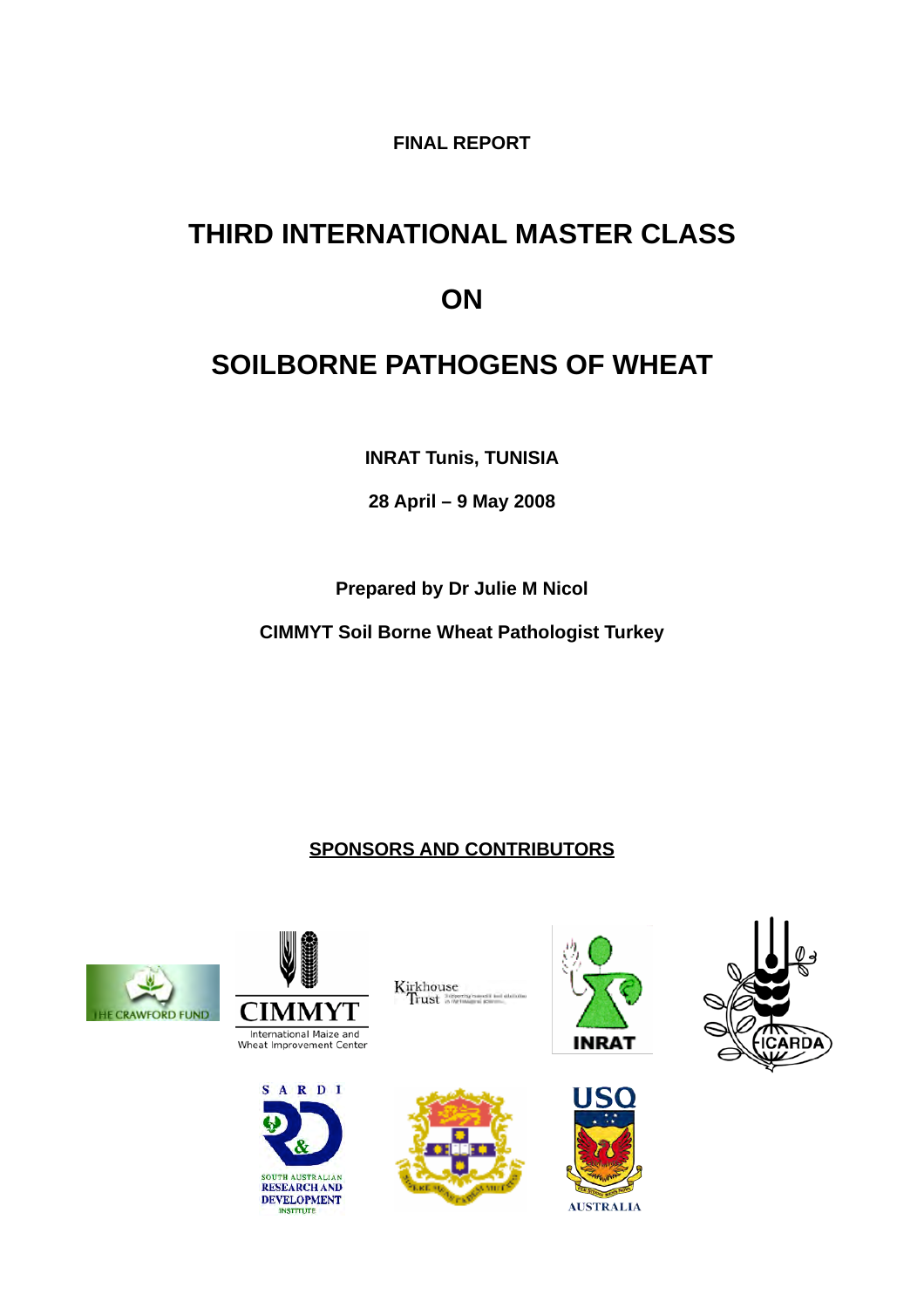# **Table of Contents**

| Attachment 2 - Photographs of Participants and Local Assistants 10 |  |
|--------------------------------------------------------------------|--|
|                                                                    |  |
|                                                                    |  |
|                                                                    |  |
|                                                                    |  |
|                                                                    |  |
|                                                                    |  |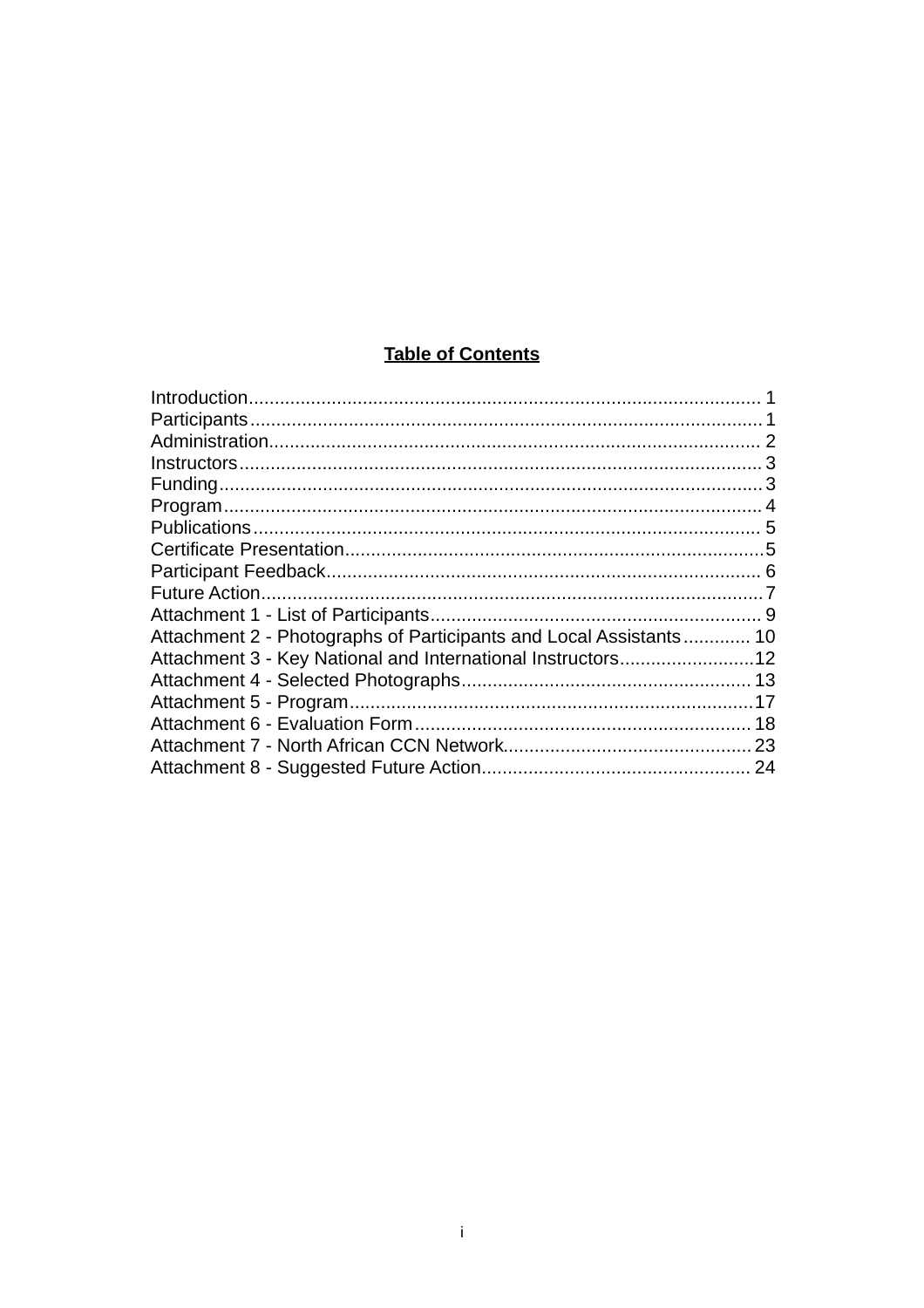#### <span id="page-2-0"></span>**Introduction**

This 3rd International Master Class on Soil Borne Pathogens of Wheat was conceived at two previous Master Classes held on the same subject in Turkey in 2003 and in China in 2005. The Turkey class focussed principally on countries within West Asia, and the China Class was country specific. North Africa is another major wheat producing region, where rainfed agriculture, is dominated by cereals and terminal drought stress. To date there are limited published reports on the importance of SBPs in North Africa, however the few that are published clearly state that they are important. Furthermore, it is acknowledged that the research capacity and regional framework to address these deficiencies is limited.

The aim of the 3rd International Soil Borne Pathogens of Wheat Master Class was to provide training to cereal pathologists working in a region (principally on North Africa, but including some participants from West Asia) where soil borne pathogens (SBP) are likely to be a serious constraint to yield. This region has a Mediterranean climate and thus similar in many respects to Southern Australia.

The Class is designed, through a series of modules, to enhance the participants' ability to understand the biology, pathology and control of important pathogenic nematodes and root rotting fungi of cereals.

- Isolate, extract and identify SBP to properly diagnose potential problems.
- Understand the methodologies to scientifically establish losses caused by one or more of these SBP.
- Understand the possible control options for the different SBP, with an emphasis on the use of host resistance and crop rotation.
- Understand the principles of incorporating resistance to SBP into an active cereal breeding program.
- Understand the application of molecular biology in the breeding of disease resistant germplasm and identification of pathogens.
- Contribute to increasing research capacity in the different countries.
- Further develop participant's research management and technical skills.
- Establish a regional network of pathologists in the region who may work with the CG centres on these SBP.
- Acquire additional international contacts.

A specific issue that was addressed was the important future role of conservation agriculture and its impact possible on SBP in the region.

#### <span id="page-2-1"></span>**Participants**

The present Master Class was organised with participants particularly from North Africa and also parts of West Asia. Twenty trainees came from 9 countries including Tunisia (5), Algeria (3), Morocco (2), Libya (2), Syria (2),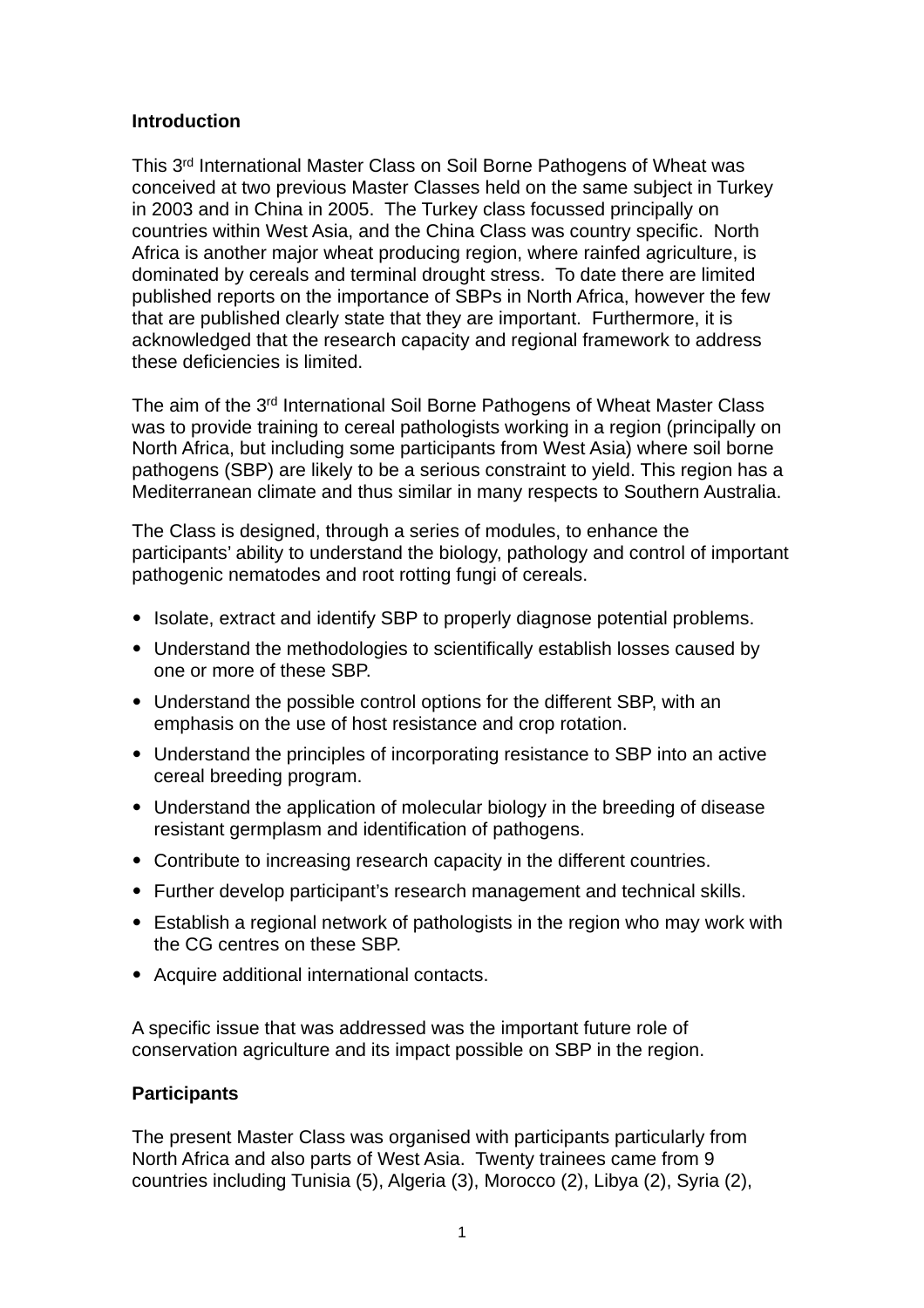Iran (1), Kazakhstan (1) and Australia (2). The ages of the participants varied greatly from PhD students to long term career scientists, and eight of them were female. Many of the participants were specifically trained in aspects of Plant Pathology and most were representatives from the Ministries of Agriculture from their representative countries. A list of participants is given in Attachment 1, and their photos in Attachment 2 (along with local assisting staff) and Attachment 4.

#### <span id="page-3-0"></span>**Administration**

The Class was held in Tunis at the Tunisian Agricultural Research National Institute (INRAT: Institut National de la Recherche Agronomique de Tunisie) under the Ministry of Agricultural and Water Resources. Special thanks are extended to Dr Amor Chermiti, Director General of INRAT who hosted the course for the region. The course was coordinated by Julie Nicol under the aegis of ICWIP (ICARDA CIMMYT Wheat Improvement Program) and specifically by the International Maize and Wheat Improvement Center (CIMMYT International), Turkey Office.

One of the major advantages of this course was that two of the local INRAT scientists (Dr Samia Gargouri and Dr Najoua Kachouri) visited Turkey in the 2007 season to work with Dr Nicol to plan carefully the field related components of the course, such as yield loss and resistance screening for SBP. These trials were well designed and executed in collaboration with the local durum breeder (Dr Gharbi Mohamed Salah) and gave the participants an excellent insight into how to work with these pathogens under field conditions. Special thanks should be given to head of the Phytopathology Laboratory Dr Hajlaoui Mohamed Rabeh and his staff (Photos in Attachment 2) for making the laboratory practicals feasible especially with such a large group.

The key organiser of the Master Class was Dr Julie Nicol, Senior Soil Borne Wheat Pathologist, based in the CIMMYT regional office in Turkey. As with the former Turkey Master Class the program was planned by Dr Nicol in consultation with the Australian lecturing staff, the key local Tunisian organising committee and Dr Paul Ferrar, Director of the Crawford Fund Master Class Program.

Special thanks are given to local office coordination staff in the CIMMYT and ICARDA Office in Turkey (Ms Seher Turkyilmaz CIMMYT and Ms Isin Kusmenoglu ICARDA) and ICARDA Tunis Office (Dr El Mourid – Regional ICARDA coordinator for North Africa, Ms Radhia Ben Amor– secretary and Ms Khadija Mediouni, accountant).

Local arrangements in Tunisia were managed by both INRAT, ICARDA Tunis and Dr Nicol.

One of the challenges with the course was the teaching venue and the hotel accommodation. The choice of the hotel was excellent as a competitive price was offered for the 4 star hotel El Mouradi Gammarth, which was 20 minutes from the INRAT headquarters in Ariana (downtown Tunis). Teaching staff and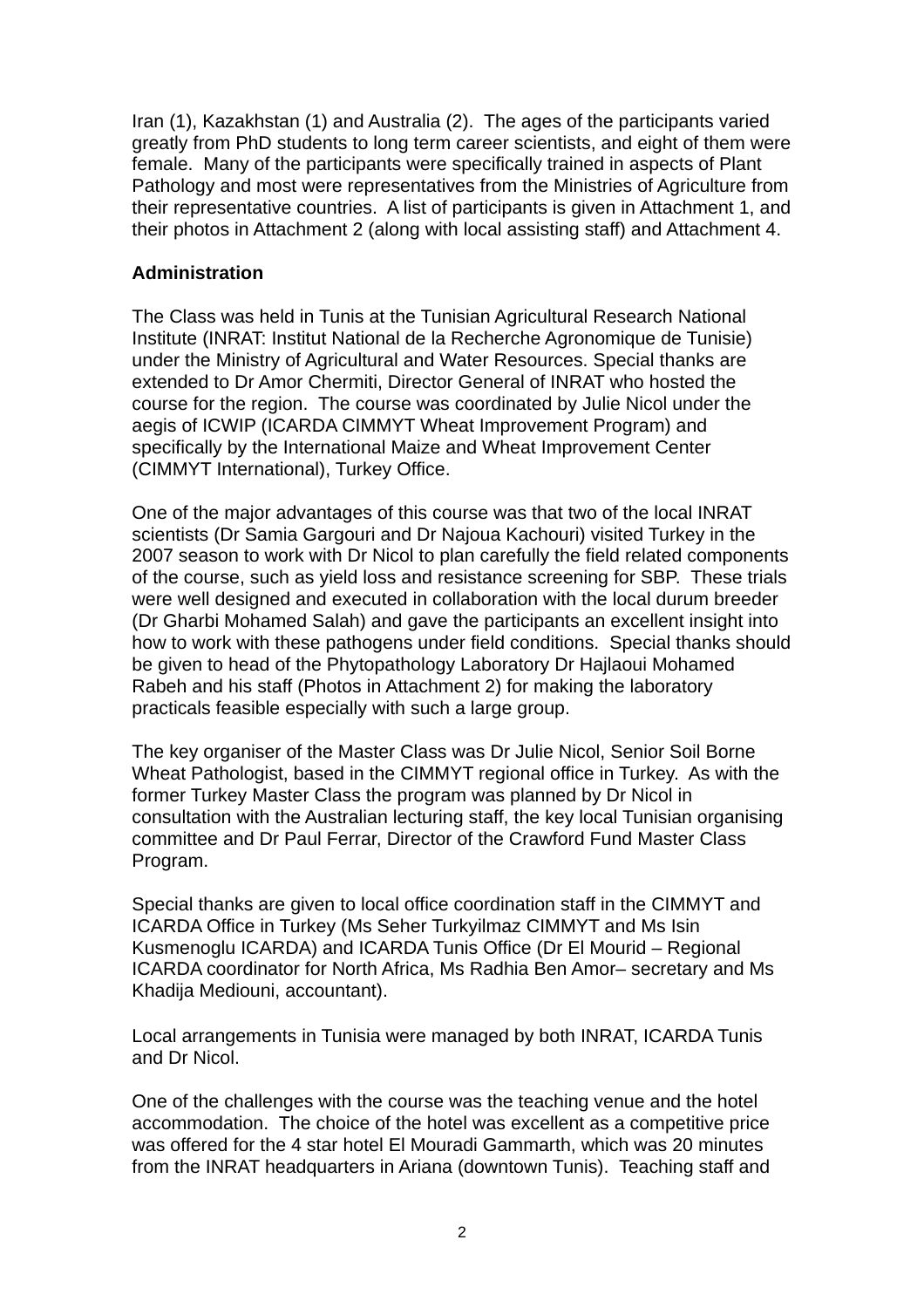participants alike were pleased to have the comfortable venue to return to in the evenings away from the city. INRAT supplied all local transport; however this required extra travel time (40 minutes per day). INRAT provided very good lecturing facilities and laboratory teaching laboratories, which was not an easy task to achieve considering it is a research facility instead of a teaching laboratory. The last 2 days of the course were held only at the hotel where excellent meeting rooms were available for the consolidation and discussion of information.

#### <span id="page-4-0"></span>**Instructors**

The key teaching experts including both National and International are given in Attachment 3 and included 3 local INRAT scientists, 3 Australian, 1 French and 4 ICWIP scientists (ICARDA CIMMYT Wheat Improvement Program Scientists). Thee are shown in Attachment 3 and photo in Attachment 4.

The three Australians (Prof. Lester Burgess, Dr Ian T Riley and Dr Hugh Wallwork) are the same team which have been involved in the 2003 and 2005 Master Classes. Their experience, professionalism and clear contributions ensured this Class like the others was extremely successful.

The three local INRAT contributors provided an excellent insight and base for the course with respect to Fusarium, Cereal Cyst Nematode and Wheat Breeding in Tunisia. As mentioned previously their efforts to establish appropriate trials tailor-made for the course were highly beneficial and appreciated.

We were fortunate to have Dr Roger Rivoal join the course (retired nematologist from INRA France), who has worked extensively with North Africa during his career. His discussions with the participants were very positive and fruitful.

From ICWIP Dr Amor Yahyaoui (Coordinator of the ICARDA CIMMYT Wheat Improvement Program) joined the opening of the course and also gave an overview of the importance of SBP in the region and the CGIAR network. ICWIP Bread and Durum Wheat Breeders from CIMMYT Mexico were also able to attend for a day and they provided further insights into the problems of SBP and the International strategies in place to start addressing these issues. Dr Nicol also gave local experiences of key SBP and how these are currently being addressed within the CGIAR and several National Programs.

#### <span id="page-4-1"></span>**Funding**

The ATSE Crawford Fund provided a grant from central (Master Class) funds and from the South Australian branch. CIMMYT also provided support, both directly as cash and in providing the time of its staff to help with the organisation. ICARDA likewise provided cash and the time of its Tunis staff in local organisation. The Kirkhouse Trust (UK-based) also provided generous cash for the travel of teaching staff, and the University of Sydney and the South Australian Research and Development Institute (SARDI) provided in-kind support through provision of teaching staff.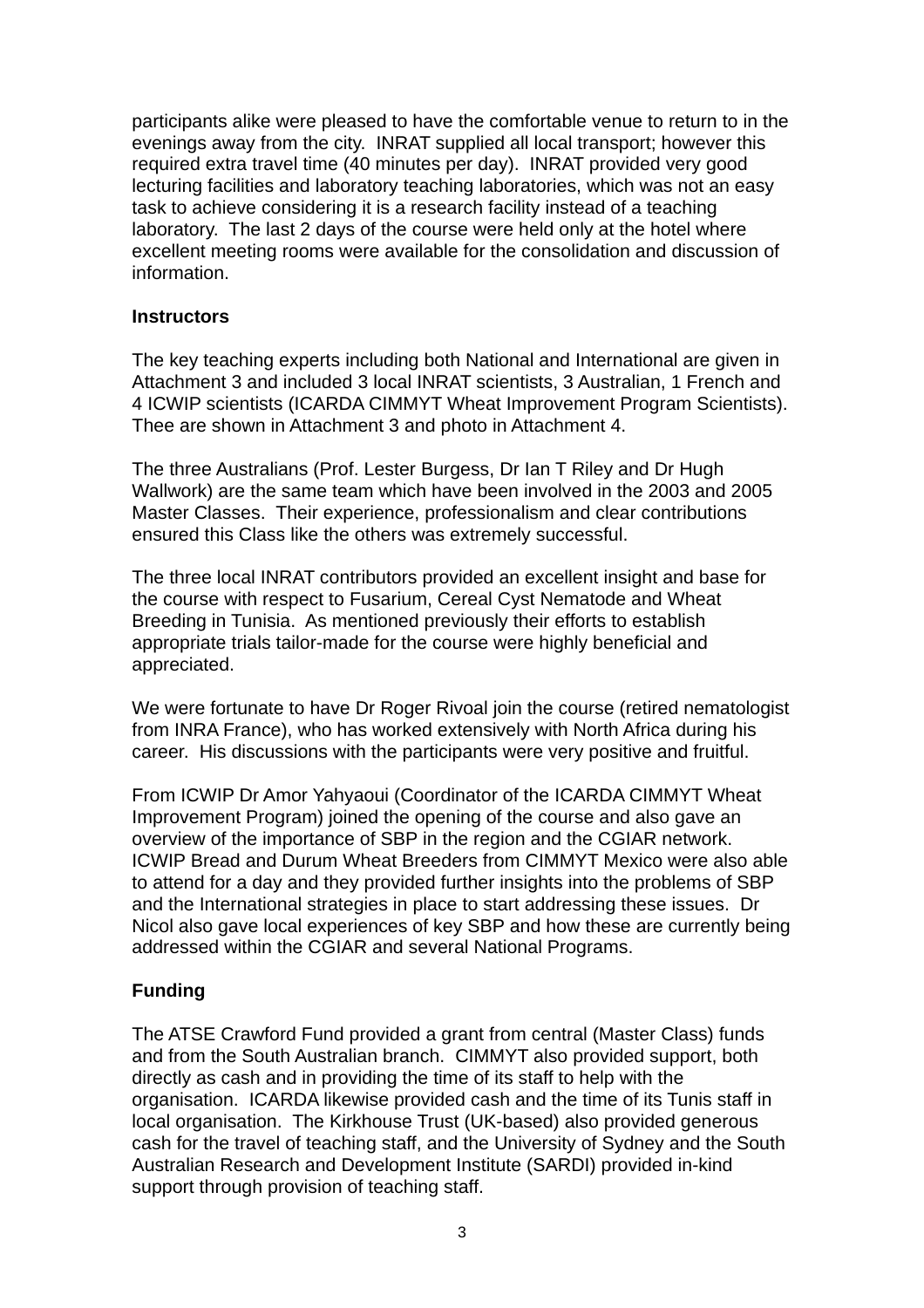| <b>Budget sources</b>                           | US\$    |
|-------------------------------------------------|---------|
| ATSE Crawford Fund                              | 33,500  |
| ATSE Crawford Fund SA Branch                    | 10,000  |
| The Kirkhouse Trust - UK                        | 10,000  |
| <b>CIMMYT</b> International                     | 5,000   |
| <b>ICARDA</b>                                   | 8,000   |
| IARC - USAID (Kazak)                            | 3,320   |
| <b>INRAT</b>                                    | in kind |
| ICWIP - ICARDA CIMMYT Wheat Improvement Program | in kind |
| <b>TOTAL</b>                                    | 69,820  |

Funds were also found for two young PhD students from Australia (Mr Noel Knight from University of South Queensland and Mr Phillip Davies from the University of Sydney) to attend the Master Class, following the similar success of participation of young Australians in other Master Classes. It was clear that they both gained a tremendous amount of knowledge and experience from the class in addition to being helpful in the preparation of practicals and also teaching in some of the laboratory sessions.

#### <span id="page-5-0"></span>**Program**

Full details of all lectures, practical classes and teachers are shown in the Program in Attachment 3. As with the other two Master Classes conducted in both Turkey and China there was a combination of lectures, interactive practicals, field trips and general discussion throughout.

It became clear from the field trips and specifically from the cereal cyst nematode yield loss trial that SBP are widespread in Tunisia, and most likely in other regions of North Africa, especially under drought stressed conditions. The limited rotational options and extensive durum wheat cultivation favours diseases such as take-all, crown rot, eyespot and cereal nematodes (both cyst and root lesion nematodes). The importance of a shift to the use of conservation agriculture (CA) technologies was discussed many times. Problems arise however with the lack of sufficient rotation crops, the requirement for grazing of livestock. Future problems association with CA agriculture were highlighted especially with increased crown rot inoculum and the possible rise of *Rhizoctonia solani* as a problem.

As with other Master Classes, the participants were asked to give specific presentations of their local situation. This helped to illustrate the distribution of the SBP pathogens across the region.

One of the major exercises which was again successfully achieved in this Master Class was the last two days of consolidation and dividing the group into three to work on specific case studies for a research theme and devise a clear strategy of how to work on a scientific issue of regional importance. The three case studies which were put forward were;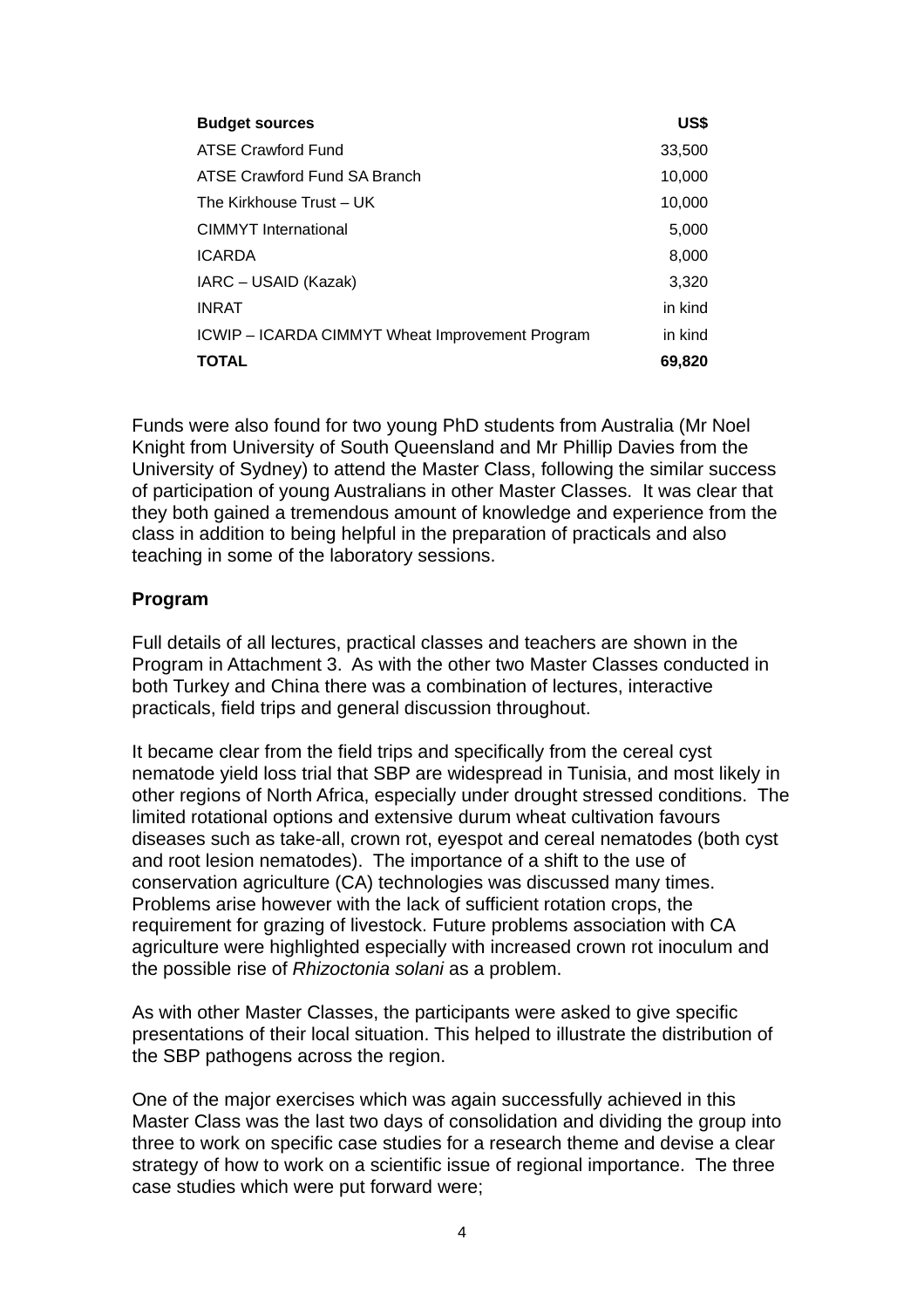- Control of Cereal Nematodes in North Africa
- Control of Soil Borne Pathogens in West Asia
- The opportunities and limitations of Conservation Agriculture in North Africa with Soil Borne Pathogens.

All groups worked very hard on consolidating information gathered over the duration of the course and their local experiences.

#### <span id="page-6-0"></span>**Publications**

As with the other two previous Master Classes efforts were made here to ensure that adequate training material was provided which included;

- A CD of the course presentations, photos and contact details was provided at the end of the course to each participant.
- A CD prepared by CIMMYT covering most important CIMMYT published plant pathology texts, as well as key scanned articles of importance for various SBPs. In total more than 50 publications were copied onto the CD.
- Draft version of the revised 'Theoretical Training Manual for Soil Borne Pathogens of Wheat' edited by JM Nicol, AR Bentley and PJ Ferrar and addition to the draft accompanying 'Practical Training Manual for Soil Borne Pathogens of Wheat'. These are presently being updated and revised and are planned to be published by ACIAR later this year.
- Published books:
	- Cereal root and crown diseases. Wallwork H*.* 2000. GRDC Publications, Kingston, Canberra, Australia, ISBN: 1-875477-80-2. pp 58.
	- Common diseases of small grain cereals A guide to identification. Zillinksky, F.J. 1983. Centro Internacional de Mejoramiento de Maiz y Trigo. pp 141.
	- Seed testing of maize and wheat a Laboratory Guide. Edited by Warham E.J., Butler L.D. and Sutton B.C. CIMMYT and CAB International. ISBN: 968-6923-70-5. pp 84.
	- Diagnostic manual for plant diseases in Vietnam. Burgess L.W., Knight T.E., Tesoriero, L. and Phan, H.T. 2008. ACIAR, Canberra. ISBN 978 1 921434 18 1 pp 210.

#### <span id="page-6-1"></span>**Certificate Presentation**

As with other Master Classes certificates were presented at the closing ceremony. For this purpose Dr Richard Brettell (ICARDA Director Integrated Gene Management Program) attended and presented along with Dr Amor Chermiti (Director General INRAT) at the closing dinner.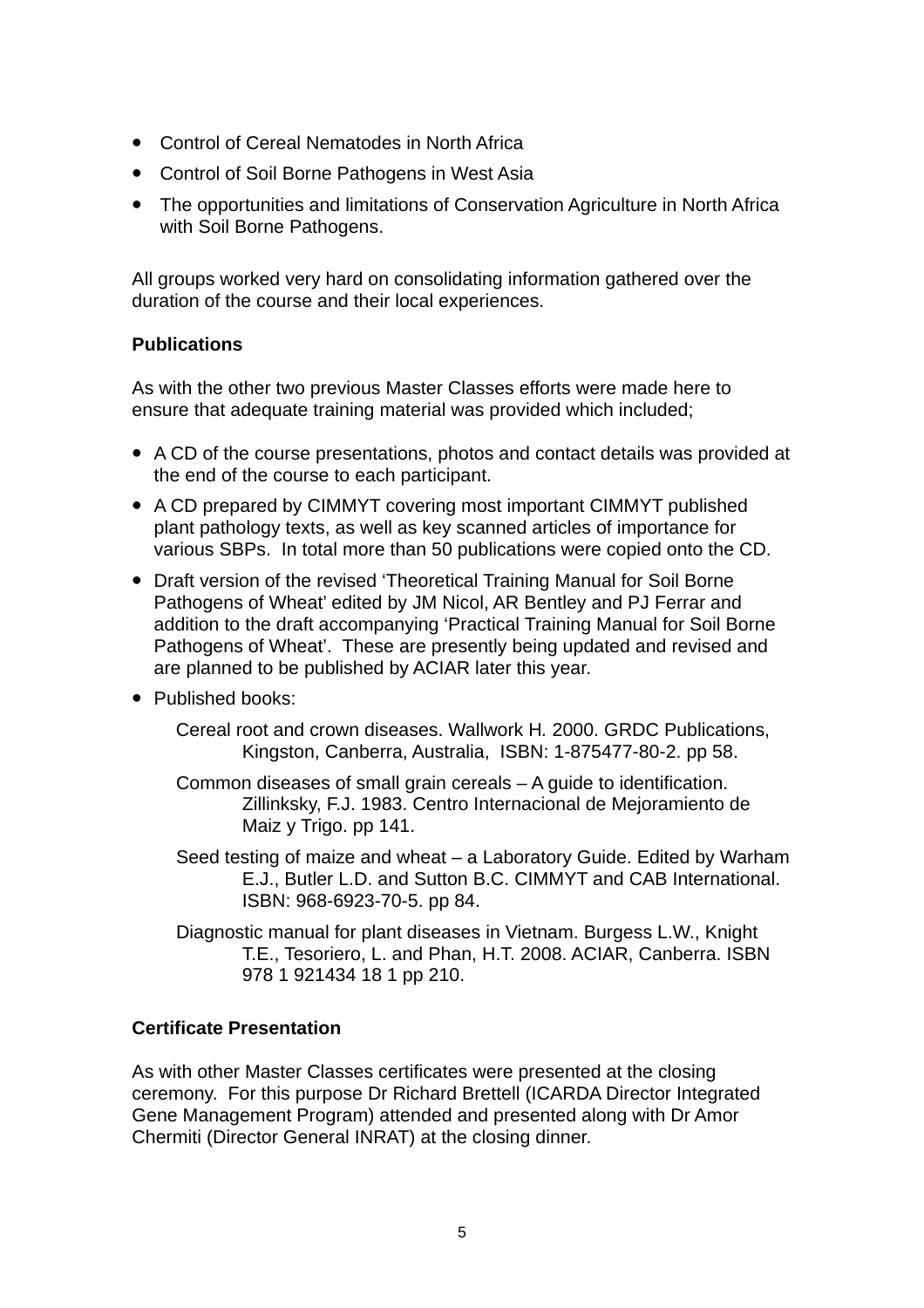#### <span id="page-7-0"></span>**Participant Feedback**

Feedback was sought from participants by circulating a SBP course evaluation form which was returned at the end of the course (Attachment 6). This form was a combination of The ATSE Crawford Fund, CIMMYT and ICARDA evaluation forms. This confirmed the value of the course and provided some indications for planning of future Masterclasses. The key summary of the responses are as follows:

| Question                                                                          | <b>Response</b>                                                                                                                               |
|-----------------------------------------------------------------------------------|-----------------------------------------------------------------------------------------------------------------------------------------------|
| In general how would you rate the course                                          | Excellent 8, Good 9, Average 1                                                                                                                |
| How well the course met its objectives                                            | Very well 7, Well 9, Somehow 2                                                                                                                |
| Balance between theory and laboratory work                                        | Very good 10, Satisfactory 3.5,<br>Unsatisfactory 2.5                                                                                         |
| Balance between different topics                                                  | Very good 11, Satisfactory 7                                                                                                                  |
| Suitability of teaching methods                                                   | Excellent 10, Good 7 Average 1                                                                                                                |
| Relevance of learning materials provided                                          | Very good 14, Satisfactory 4                                                                                                                  |
| Amount of new information provided during the course                              | 4.3 on scale of 5                                                                                                                             |
| Relevance of course content to your work/institution                              | Very relevant 9, Relevant 9                                                                                                                   |
| Overall length of course in relation to content                                   | Just right                                                                                                                                    |
| Number of participants                                                            | Mostly just right, 4 said too many                                                                                                            |
| Communication: scientist vs. participants                                         | Excellent 9, Good 6, Average 3                                                                                                                |
| Interactions with other participants                                              | Excellent 10, Good 5, Average 3                                                                                                               |
| Degree of interest generated by the course                                        | 4.4 on scale of 5                                                                                                                             |
| What do you think is the most important thing you have<br>learned from the class? | Conservation agriculture (3),<br>Fusarium (3), Culturing (2),<br>Collaboration (2)                                                            |
| What were the two most important aspects of the Class<br>activities for you?      | Lectures (11), Fieldwork (7),<br>Laboratory sessions (6), Meeting<br>with other scientists (5),<br>Discussion groups (2), Case<br>studies (1) |
| What other topics should be added                                                 | More lab work (3), Internet (2)<br>various other single responses                                                                             |
| What topics should be left out                                                    | Only two responses came in -<br>Field methods and some lectures                                                                               |

Twenty questionnaires were handed out and 18 returned. One was anonymous.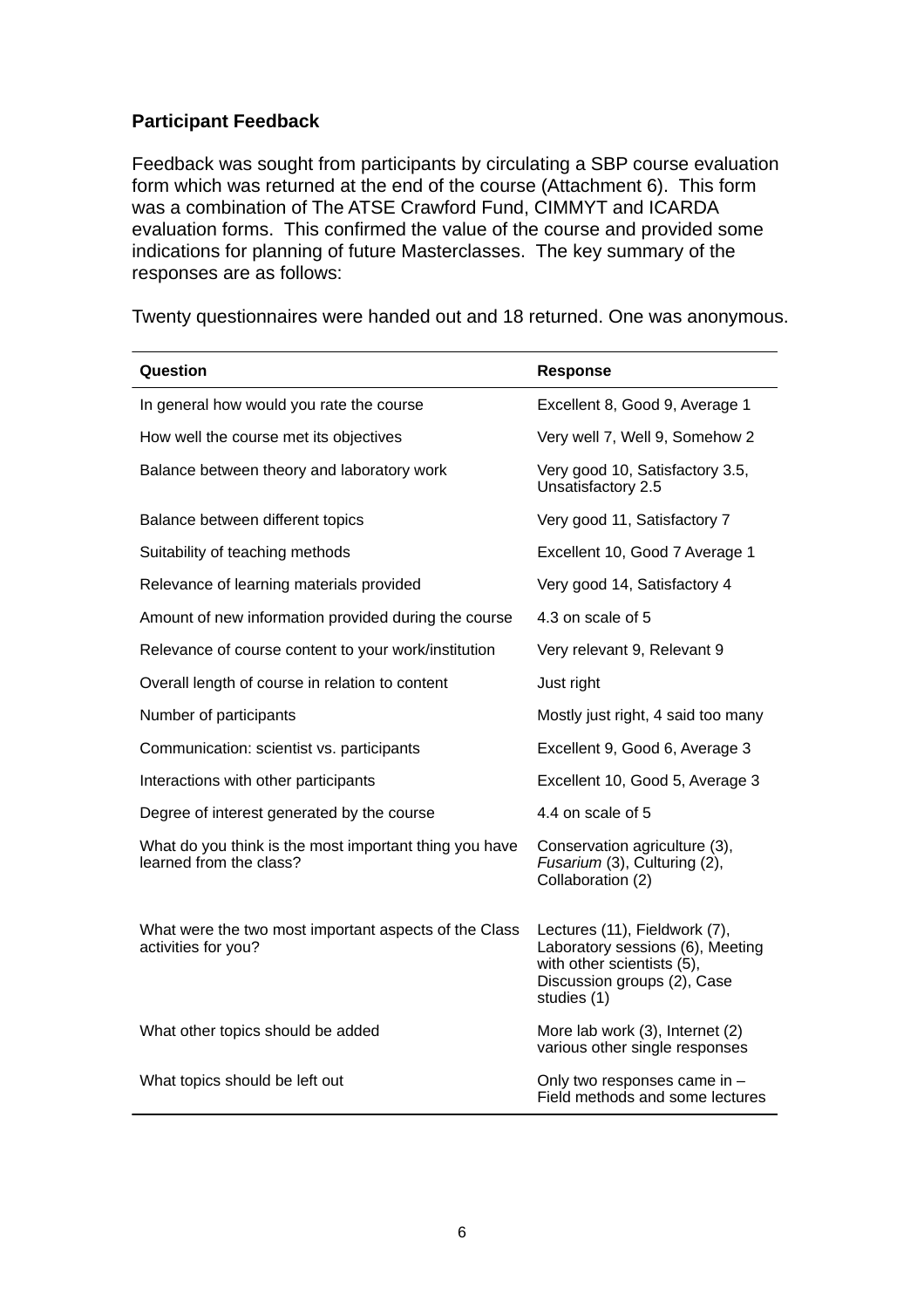| Question                                                                                                | <b>Response</b>                                                                                                                                    |
|---------------------------------------------------------------------------------------------------------|----------------------------------------------------------------------------------------------------------------------------------------------------|
| Strengths – most useful aspects of the course (List 3)                                                  | Lectures (8), Practicals (7), Field<br>trips (6), Teaching staff (5),<br>Communications (4), New<br>knowledge (3), Resistance (2),<br>Contacts (2) |
| Weaknesses – least useful aspects of the course<br>(List 3)                                             | Time delays/problems (6),<br>Language (5), Molecular (2),<br>Field trips (2)                                                                       |
| Do you feel confident enough to share what you have<br>learned with peers in your country?              | Yes 15, No 1                                                                                                                                       |
| Following this course, are you willing to take role of<br>resource person in future in-country courses? | Yes 16, No 0                                                                                                                                       |
| Was the accommodation satisfactory?                                                                     | Excellent 10, Good 5, Average 3                                                                                                                    |
| Was the food satisfactory?                                                                              | Excellent 8, Good 6.5, Average<br>3.5                                                                                                              |
| Communication-course coordinator vs. participants:                                                      | Excellent 13, Good 5                                                                                                                               |
| Did you have enough time to study/relax?                                                                | More than needed 1, Just enough<br>8, Not enough 7                                                                                                 |
| How was the overall logistical organisation and<br>coordination?                                        | Excellent 6, Good 10, Average 1                                                                                                                    |

Conclusions from the course evaluation questionnaires:

- The participants of the course overall were extremely pleased with the course.
- It is clear that language was a barrier for some and this limited the potential learning experience.
- Most of the participants plan to use this knowledge on return to their home countries.

#### <span id="page-8-0"></span>**Future Action**

It became very clear during the course that the groups were very keen to establish and form regional networks of importance with specific SBP. This included a North African Cereal Cyst Nematode Network (Attachment 7). A similar network was also proposed for working on crown rot in the region.

After completion of the course the local INRAT committee met with Prof Lester Burgess and Dr Nicol and several suggestions were made on how to move the work forward given the knowledge and networks generated (see Attachment 8).

Dr Nicol extends her thanks especially to The ATSE Crawford Fund for their continued support for SBP of Wheat in the region of West Asia, North Africa and China. Thanks also are given to University of Sydney and SARDI for enabling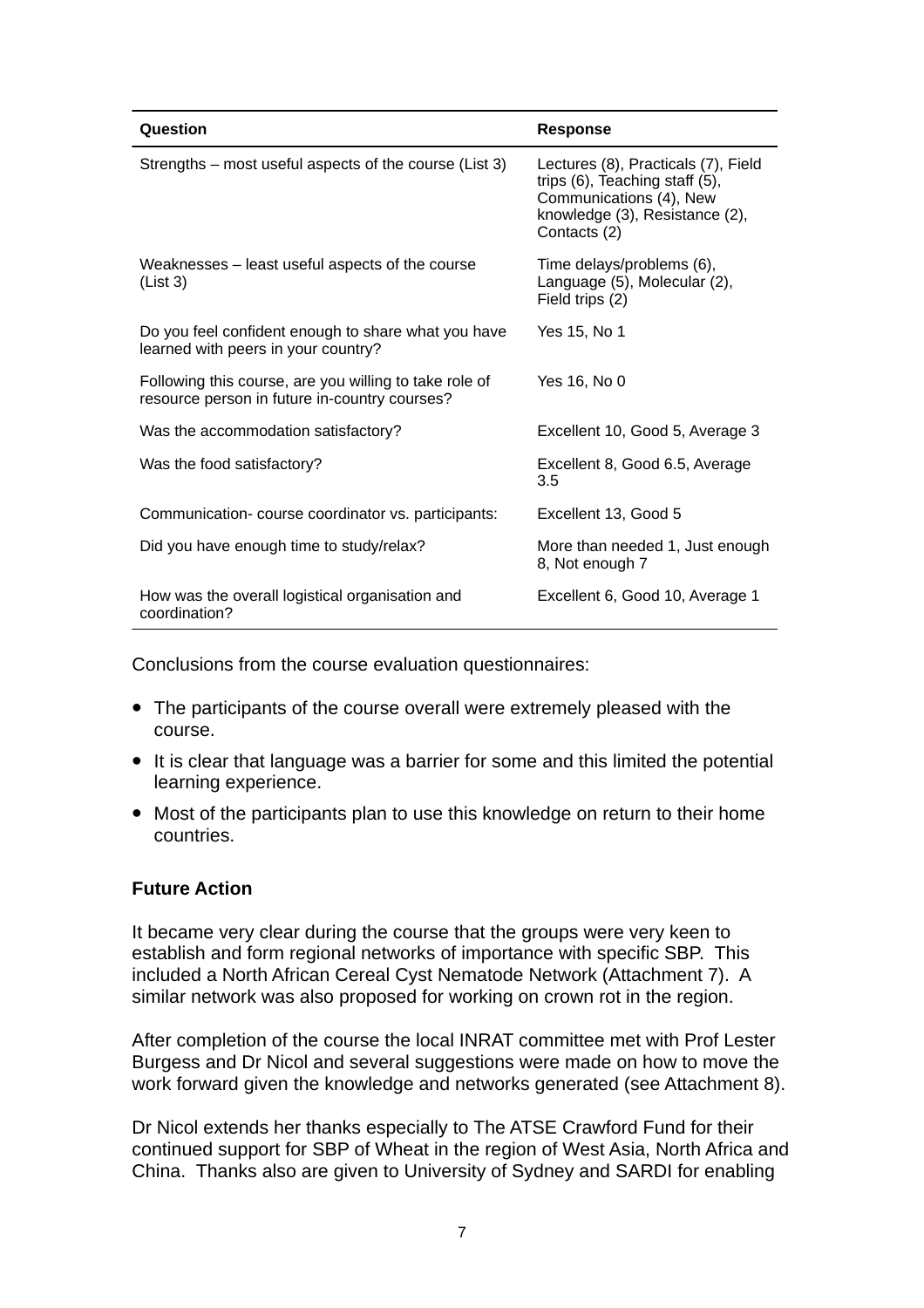the key Australian teaching staff to also participate in the course, as with the Master Classes in Turkey and China.

It can be clearly stated that significant knowledge has been transferred and the building blocks of regional and bilateral collaboration have been put in place to enable these important pathogens to be included in the biotic constraints to marginal wheat production systems.

Thanks are extended to the Australian teaching staff (Dr Hugh Wallwork, Dr Ian Riley and Prof. Lester Burgess) for their time and assistance with the preparation of this report.

**Dr Julie M. Nicol Course Coordinator CIMMYT Senior Soil Borne Pathologist Turkey Office May 2008**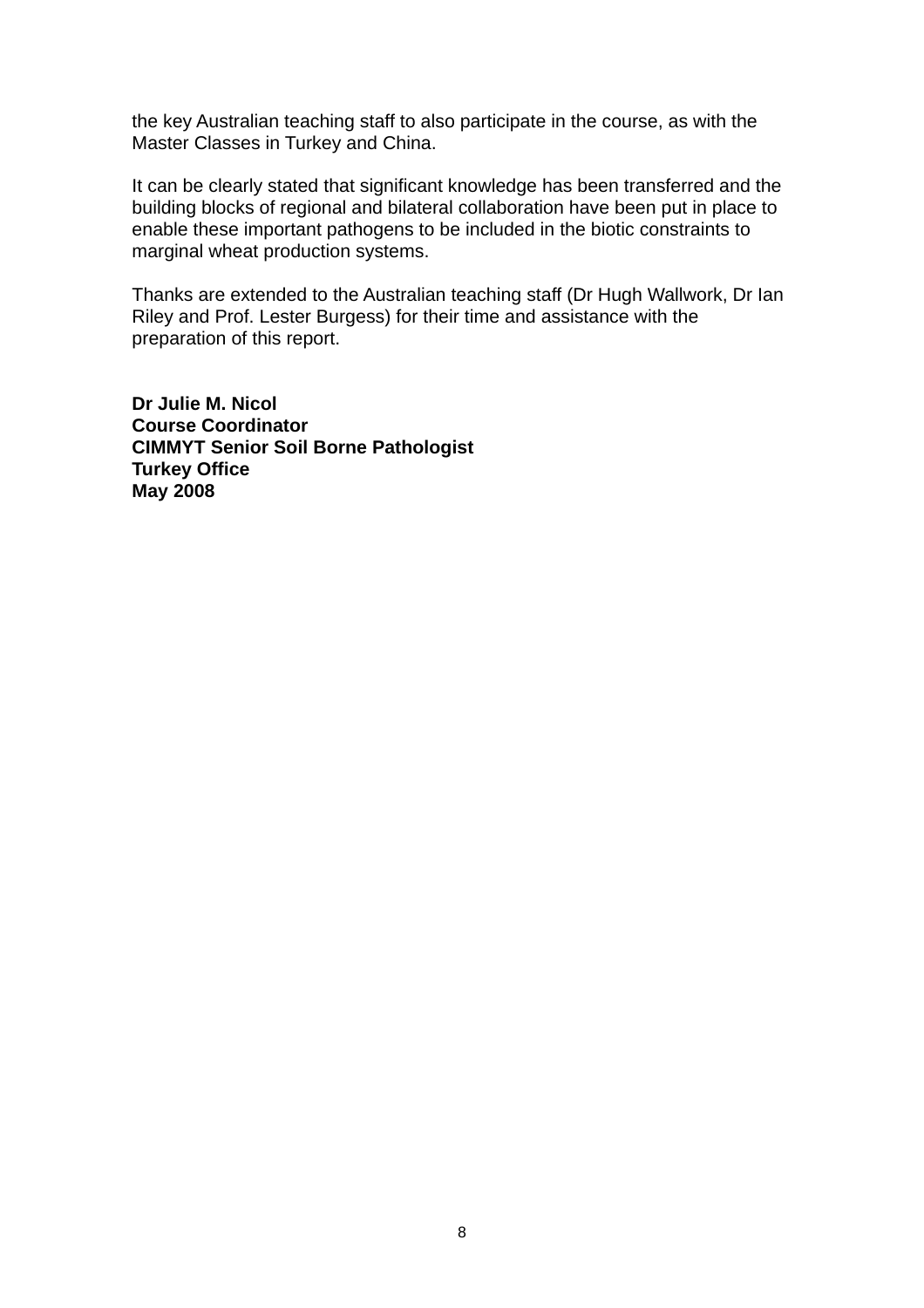| ֝ <b>֝</b>               |
|--------------------------|
|                          |
| <b>And Inches</b>        |
|                          |
|                          |
| $\overline{\phantom{a}}$ |
| <b>12.00 A</b>           |
|                          |
|                          |
|                          |
|                          |
|                          |
| i                        |
|                          |
|                          |
|                          |
|                          |
|                          |
|                          |
|                          |
|                          |
| .<br>Tir                 |
|                          |
| $\ddotsc$                |
|                          |
| PARTI                    |

<span id="page-10-0"></span>

|               |               |          |                             | <b>PARTICIPANTS - Third Internati</b> |                  |                                                                                                                           |                                                   | onal Training Course Soil Borne Pathogens on Wheat, 28 April                                                                                              |                                              | - 9 May 2008   |                             |              |
|---------------|---------------|----------|-----------------------------|---------------------------------------|------------------|---------------------------------------------------------------------------------------------------------------------------|---------------------------------------------------|-----------------------------------------------------------------------------------------------------------------------------------------------------------|----------------------------------------------|----------------|-----------------------------|--------------|
|               | <b>GENDER</b> | TITLE    | <b>NAME</b><br><b>FIRST</b> | <b>SURNAME</b>                        | <b>COUNTRY</b>   | <b>ORGANISATION</b>                                                                                                       | POSITION                                          | <b>ADDRESS</b>                                                                                                                                            | EMAIL                                        | PHONE          | <b>MOBILE</b>               | FAX          |
|               | щ             | Mrs      | Hafida                      | KHECHACHE                             | <b>ALGERIA</b>   | RACH,                                                                                                                     | Pathologist                                       | Ubp. 37 CRP   MAHDI Boualem,<br>BARAKI- Alger- Algerie                                                                                                    | khechachehafida@yahoo.fr                     | 78368887       | 778368887                   |              |
| $\sim$        | Σ             | ξ        | Aissa                       | <b>MOKABL</b>                         | <b>ALGERIA</b>   | <mark>INRAA EL HARRACH</mark><br>Alger, Algeri<br>INA EL HARRACH,<br>Alger, Algeri                                        | Nematologist                                      | département de Zoologie Agricole<br>Agronomique d'El Harrach, Alger<br>et Forestière, Institut National                                                   | mokaissa@yahoo.fr                            | 771991385      | 0771991385                  |              |
| S             | щ             | İΣ       | Tassadit                    | <b>SID OTMANE</b>                     | <b>ALGERIA</b>   | tation<br>ē<br>INRAA STTESI<br>INRFTamanrass                                                                              | Geneticist                                        | Algérie<br>station INRF, Tamanrasset,<br><b>ALGERIE</b>                                                                                                   | sidotmane@yahoo.fr                           | 29343939       | 772255311                   | 29342498     |
| 4             | Σ             | Σ        | Phillip                     | <b>DAVIES</b>                         | <b>AUSTRALIA</b> | UNIVERSITY of<br>SYDNEY, PLANT<br>BREEDING INSTITUTE                                                                      | <b>PhD Student</b>                                | PMB 11, CANDEN, WSW<br>2570, Australia                                                                                                                    | p.davies@usyd.edu.au                         | +61295318858   | +61403613974                | +61293518800 |
| l۵            | ≅             | İΣ       | Noel                        | KNIGHT                                | <b>AUSTRALIA</b> | University of Southern<br>Queensland                                                                                      | <b>PhD</b> Student                                | center for system biology,<br>university of southern<br>queenzland, west ST.<br>Toowoomba                                                                 | knightn@usq.edu.au<br>Fung76@hotmail.com     |                | 427157523                   |              |
| ဖ             | Σ             | ă        | Majid                       | HASHEMIN                              | <b>IRAN</b>      | Cereal<br>Research Staff of Cerea<br>Pathology Unit, Cereal<br>Research Department,<br>Improck Ramit<br>Inp., Karaj, Iran | Pathologist<br>Cereal                             | (SPII), Mard Abad Road, P.O.Box<br>Cereal Pathology Unit, Cereal<br>Research Department, Seed &<br>Plant Improvement Institute<br>4119, Karaj 31585, Iran | ma_ha1354@yahoo.com                          | +982616702914  | +989122148701               | +98216702698 |
| N             | щ             | Ś        | Zhanar                      | TAKIYEVA                              | KAZACKSTAN       | Kazakh Research<br>Institute of Plant<br>Protection                                                                       | Plant Pathologist                                 |                                                                                                                                                           | a_sagitov@mail.ru                            |                | 7(7272)295609               |              |
| $\infty$      | Σ             | ξ        | Mohamed<br>Muftah<br>Emhadi | ELHAMAR                               | <b>VASIT</b>     | arch<br>ę<br>Agricultural Resea<br>Centre of Libya,<br>Benghazi Researc<br>Station                                        | Agricultural<br>Scientists                        | Agri Research Center Benghazi                                                                                                                             | MOHMA-ALI2000                                | 925388832      | 925388832                   |              |
| თ             | ≅             | Σ        | Mustaf<br>Omran             | <b>E.LTVN2</b>                        | <b>VASIT</b>     | Tripoli<br>Agricultural Research<br>Centre of Libya, Tripoli<br>INRA                                                      | Nematologist                                      | Tripoli-Libia. ARC                                                                                                                                        | allousm@yahoo,uk                             | 218925665176   | 925665176                   |              |
| S             | Σ             | İΣ       | Fouad                       | <b>MOKRANI</b>                        | <b>MOROCCO</b>   |                                                                                                                           | Nematologist,<br>Cereal                           | INRA- CRRA Kenitra Maroc                                                                                                                                  | zara_fouad@hotmail.com<br>fouad_iav@yahoo.fr | 21261754620    | 21261754620                 |              |
| $\tilde{t}$   | Σ             | ξ        | Abdelhamid RAMDANI          |                                       | <b>MOROCCO</b>   | <b>INRA</b>                                                                                                               | Cereal<br>Pathologist,                            | INRA- CRRA Meknes Maroc BP.<br>578                                                                                                                        | ramhamid5@gmail.com<br>ramhamid@hotmail.com  | 21260967529    | 21260967529                 | 21235300244  |
| 12            | щ             | Ś        | Safieh                      | <b>AL-MASRI ARFH</b> SYRIA            |                  | otection<br>GCSAR-Plant Pr                                                                                                | Pathologist<br>Agricultural<br>Engineer<br>Cereal | General Comission of Scientific<br>Agricultural Research, SBPS?<br>Damascus, Syrria                                                                       | safiamasri@gmail.com                         | +963999536273  | 09955 36273                 |              |
| 13            | Σ             | Δr       | M.Aman                      | <b>MULKI</b>                          | <b>SYRIA</b>     | <b>ICARDA</b>                                                                                                             | MSc Student                                       | Agricultural Research in the Dry<br>Areas, Aleppo, Syria, P.O. Box<br>International Center for<br>5466                                                    | a.mulki@cgiar.org                            | +9632126912481 | +963955906002               |              |
| $\frac{4}{3}$ | щ             | ð        | Sonia<br>Mansouri           | <b>BENAMEUR</b>                       | TUNISIA          | $\overline{\text{INRAT}}$                                                                                                 | Biotechnologist                                   | Laboratoire de Grond culturies.<br>Tunisia<br>Muhheb karry -1080,                                                                                         | soniamansouri@yahoo.fr                       | 21622786501    | 21622786501                 | 21671231509  |
| $\frac{6}{3}$ | ≅             | ξ        | Boubaker                    | <b>UALLAL</b>                         | <b>TUNISIA</b>   | E.S.A.K                                                                                                                   | Agronomie                                         | école supérieure d'agriculture du<br>kef                                                                                                                  | Boubakerjelali@voila.fr                      | 21698531096    |                             |              |
| 16            | ∣щ            | ls<br>Ms | Kammoun                     | <b>TOBNA</b>                          | TUNISIA          | <b>INRAT TUNIS</b>                                                                                                        | Phytopathologist                                  | Laboratoire de protection<br>Vegetaux, INRAT, Rueitedi<br>Karray 2049 Tunisia                                                                             | lobna_kammoun@yahoo.fr                       | 21671235317    | 21620520232                 | 21671235317  |
| 17            | Щ             | Miss     | <b>Azza</b>                 | RHAIEM                                | <b>TUNISIA</b>   | INAT( laboratory<br> Rathology<br>  NRAT TUNIS                                                                            | of plant Phytopathologist                         | 43 AVGhales Nicolle, 1082, tunis,<br>Tunisia                                                                                                              | azza_rh@yahoo.fr                             | 21622067472    | 21698693203                 |              |
| $\frac{8}{2}$ | щ             | Mrs      | Ben                         | YOUSSEF<br>NOURA<br>ERDURMUS          | <b>TUNISIA</b>   |                                                                                                                           | Phytopathologist                                  | Rueitedi Karray 1080 Aviama<br>Tunisia                                                                                                                    | noura.mori@gmail.com                         | 21671230024    | 21697465629                 | 21671231509  |
| $\frac{6}{2}$ | Σ             | ξ        | Durmus                      |                                       | TURKEY           | tection<br>  PPCRI Plant Prote<br>  Central Institute<br>  CIMMYT                                                         | Pathologist<br>Cerea                              |                                                                                                                                                           | erdurmus@hotmail.com                         | +903123445994  | +905367829420 +903123151531 |              |
| 20            | щ             | SM       | ē                           | ERGÍNBAŞ<br>ORAKCI                    | <b>TURKE</b>     |                                                                                                                           | Root Rot<br>Specialist                            | Karabayir baglari, Ziraat cad.<br>Anadolú Tasišmai Arastirma<br>Enstitusu, Eskisehir, Turkey.                                                             | gul_erginbas@hotmail.com                     | 902223240300   | 905333555885                |              |

# **Attachment 1 - List of Participants**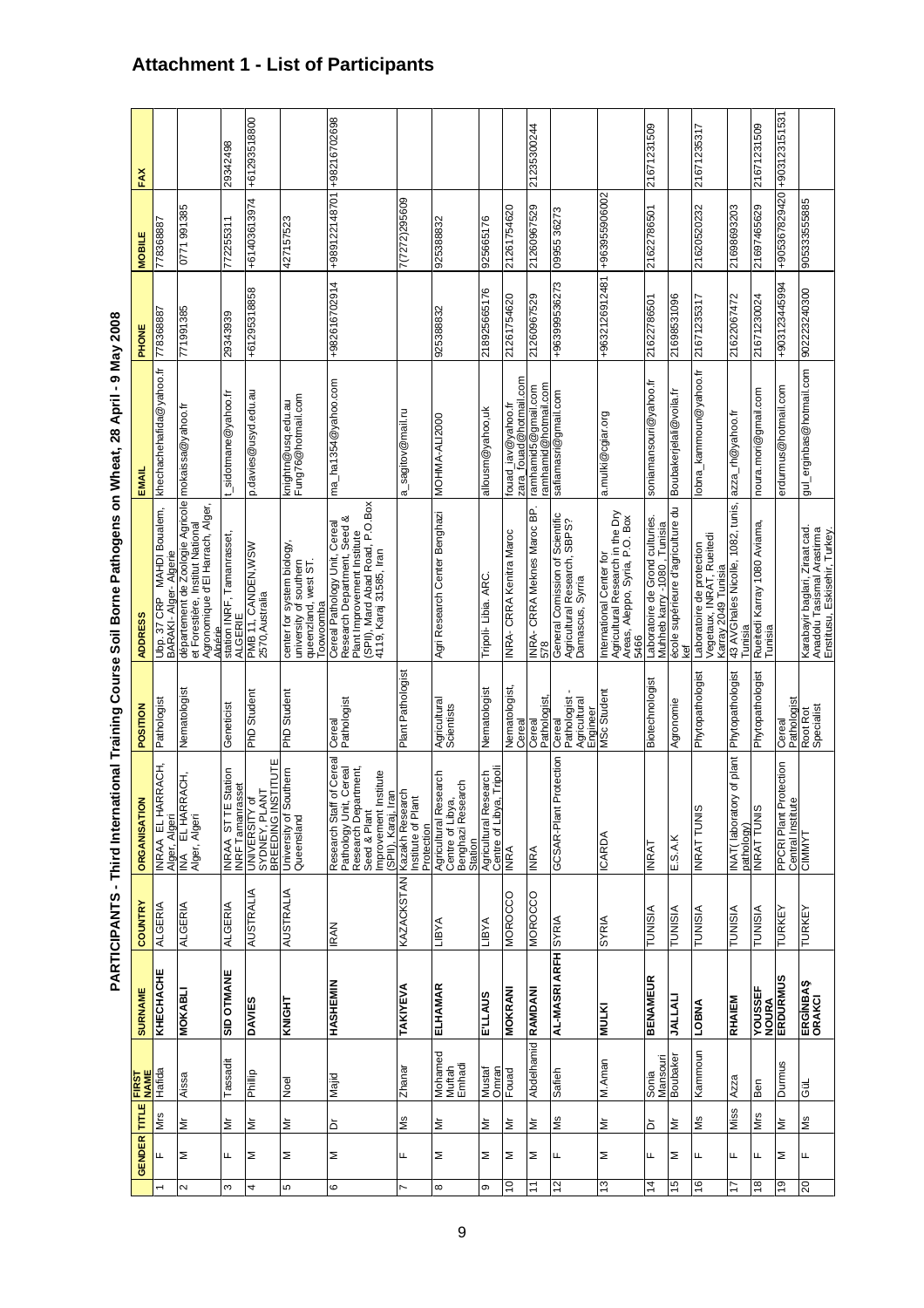# **Attachment 2 - Photographs of Participants and Local Assistants**

<span id="page-11-0"></span>

Abdelhamid Ramdani (Morocco) a Aissa Mokabli (Algeria) Aman Mulki (Syria)











Azza Rhaiem (Tunisia) **Durmus Erdurmus (Turkey)** Fouad Mokrani (Morocco)





Kammoun Lobna (Tunisia) M. Muftah Emhadi Elhamar (Libya) Majid Hashemi (Iran)







Gul Erginbas Orakci (Turkey) Hafida Khechache (Algeria) Hajlaoui Mohamed Rabeh (Tunisia)

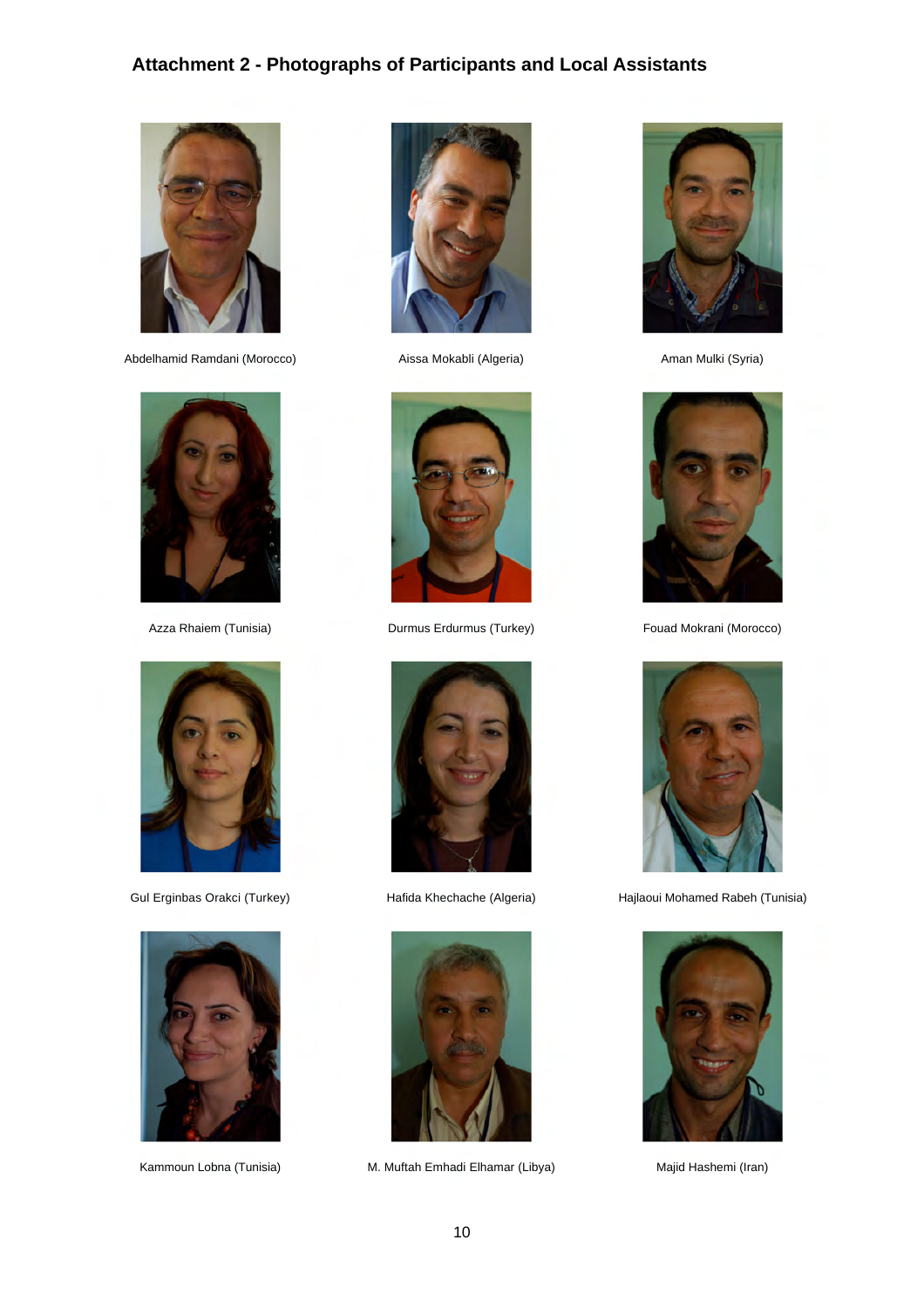# **Attachment 2 - Photographs of Participants and Local Assistants**



Mustafa Omarn E'llaus (Libya) Najoua Kachouri (Tunisia) Noel Knight (Australia)



Noura Omri Benyoussef (Tunisia) Philip Davies (Australia) Safieh Al-Masri Arfh (Syria)











Samia Berrau (Tunisia) Samia Gargouri (Tunisia) Somia Chehimi (Tunisia)



Sonia Mansouri (Tunisia) Tassadi Sid Otmane (Algeria) Zhana Takiyeva (Kazakhstan)







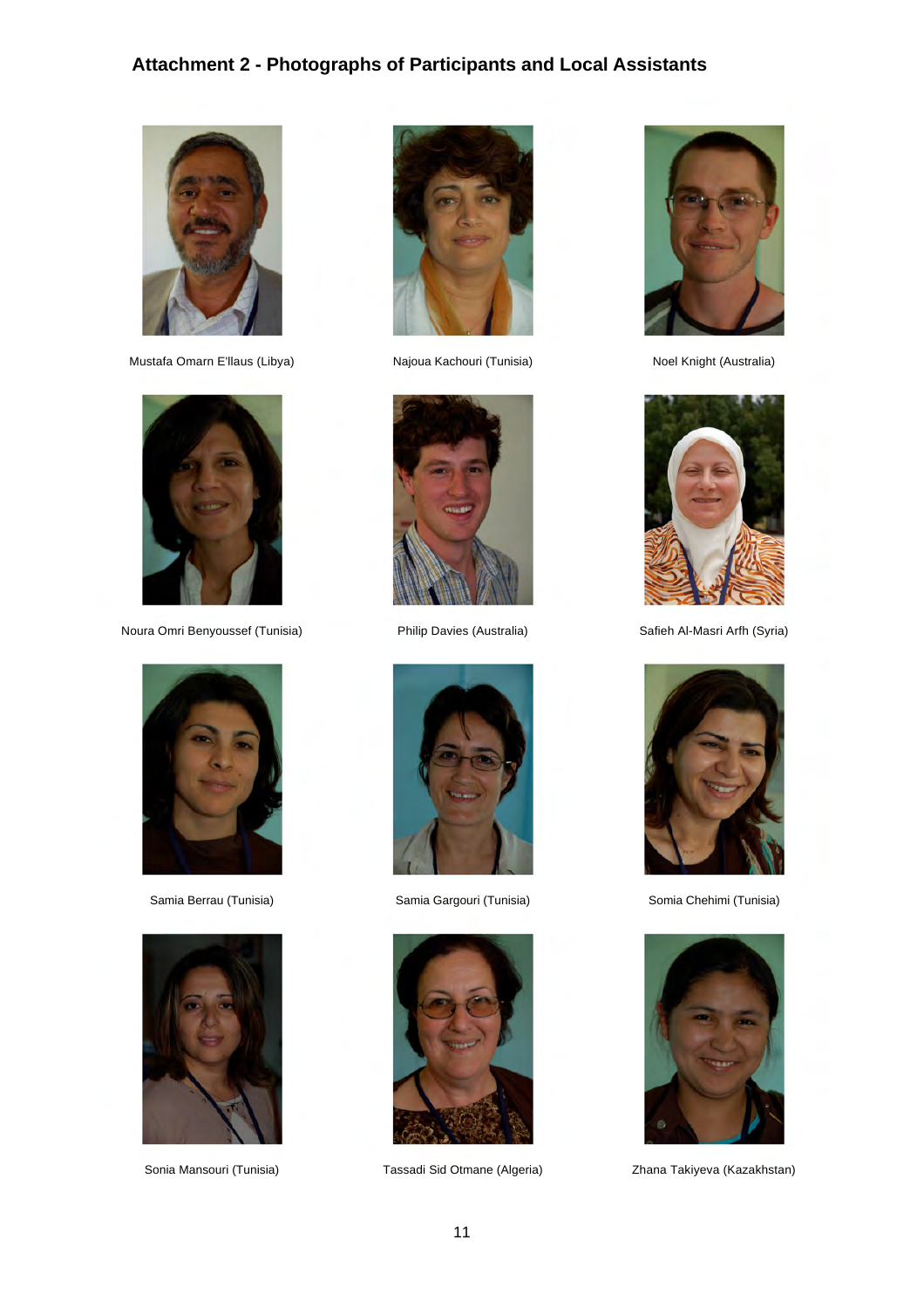<span id="page-13-0"></span>

| FAX                     |                                                                                  |                                                                                  | 21671235317                                                              | +61295312945                                          |                                                                                    | +61882720607                                                                                     |                                                         |                                         |                                                                      | +903123270798                             |                                         |
|-------------------------|----------------------------------------------------------------------------------|----------------------------------------------------------------------------------|--------------------------------------------------------------------------|-------------------------------------------------------|------------------------------------------------------------------------------------|--------------------------------------------------------------------------------------------------|---------------------------------------------------------|-----------------------------------------|----------------------------------------------------------------------|-------------------------------------------|-----------------------------------------|
| <b>MOBILE</b>           |                                                                                  | 21697433624                                                                      | 21698468660                                                              |                                                       | +61421098961 +61883089895                                                          |                                                                                                  |                                                         |                                         |                                                                      |                                           |                                         |
| PHONE                   |                                                                                  | 2169433624                                                                       | 21671230024                                                              | +61293512526                                          | +61883039481                                                                       |                                                                                                  |                                                         |                                         |                                                                      | +903123448777                             |                                         |
| EMAIL                   | gharbi.medsalah@iresa.agrinet.tn 2169433624                                      | sgargouri@yahoo.com<br>kamoun.samira@iresa.agrinet.tn                            | n-najoua@yahoo.fr                                                        | L.Burgess@usyd.edu.au                                 | riley.ian@saugov.sa.gov.au<br>ian.riley@adelaide.edu.au                            | wallwork.hugh@saugov.sa.gov.au  +61883039393                                                     | Roger.Rivoal@rennes.inra.fr<br>rogerrivo@numericable.fr | y.manes@cgiar.org                       | a.yahyaoui@cgiar.org                                                 | j.nicol@cgiar.org                         | k.amar@cgiar.org                        |
| <b>ADDRESS</b>          | INRAT, Rueitedi Karray<br>protection Vegetaux,<br>Laboratoire de<br>2049 Tunisia | INRAT, Rueitedi Karray<br>protection Vegetaux,<br>Laboratoire de<br>2049 Tunisia | INRAT, Ariana, 2049<br>protection Vegetaux,<br>Laboratoire de<br>Tunisia | University of Sydney,<br>2006, Sydney, Australia      | Plant Research Centre,<br>Hartley Grove, Urrbrae<br>South Australia 5064           | Leader, Wheat& Barley   Plant Research Centre,<br>Hartley Grove, Urrbrae<br>South Australia 5064 |                                                         | Apdo Postal 6-641,<br>Mexico DF, MEXICO |                                                                      | 06511<br>TURKEY<br>P.K. 39 Emek<br>Ankara | Apdo Postal 6-641,<br>Mexico DF, MEXICO |
| POSITION                | DW Breeder                                                                       | Root Rot Specialist                                                              | Nematologist                                                             | Honorary Professor                                    | Ag Scientist                                                                       | improvement                                                                                      | Cereal Nematologist                                     | Spring Wheat Breeder                    | Improvement Program<br>ICWIP - ICARDA<br>CIMMYT Wheat<br>Coordinator | Soil Borne Pathogen<br>Wheat Scientist    | Spring Durum Wheat<br>Breeder           |
| <b>ORGANISATION</b>     | <b>INRAT</b>                                                                     | <b>INRAT</b>                                                                     | <b>INRAT</b>                                                             | AGRICULTURE,<br>FOOD &NATURAL<br>AUSTRALIA FACULTY 01 | <b>AUSTRALIA SARDI / University</b><br>AUSTRALIA SARDI / University<br>of Adelaide |                                                                                                  | RA.<br>  Formerly INR<br>  Renne (now<br>retired?)      | CIMMYT                                  | <b>ICWIP</b>                                                         | CIMMYT                                    | CIMMYT                                  |
| <b>COUNTRY</b>          | TUNISIA                                                                          | TUNISIA                                                                          | <b>TUNISIA</b>                                                           |                                                       |                                                                                    |                                                                                                  | FRANCE                                                  | <b>FRENCH</b>                           | <b>TUNISIAN</b>                                                      | TURKEY                                    | <b>TUNISIAN</b>                         |
| <b>SURNAME</b>          |                                                                                  | GARGOURI                                                                         | KACHOURI                                                                 | <b>BURGESS</b>                                        | RILEY                                                                              | <b>WALLWORK</b> AUSTRALIA SARD                                                                   | RIVOAL                                                  | MANES                                   | YAHYAOU                                                              | <b>NICOL</b>                              | <b>AMMAR</b>                            |
| GENDER TITLE FIRST NAME | Gharbi Mohamed SALAH                                                             | Samia                                                                            | Najoua                                                                   | Lester                                                | $\overline{a}$                                                                     | Hugh                                                                                             | Roger                                                   | Yann                                    | Amor                                                                 | ە<br>الىل                                 | Karim                                   |
|                         | ۵                                                                                | ă                                                                                | ă                                                                        | Prof.                                                 | ځ                                                                                  | ă                                                                                                | ۵                                                       | ة                                       | ۵                                                                    | ۵                                         | ة                                       |
|                         | Σ                                                                                | Σ                                                                                | Σ                                                                        | Σ                                                     | Σ                                                                                  | Σ                                                                                                | Σ                                                       | Σ                                       | Σ                                                                    | щ                                         | Σ                                       |

# **Attachment 3 - Key National and International Instructors**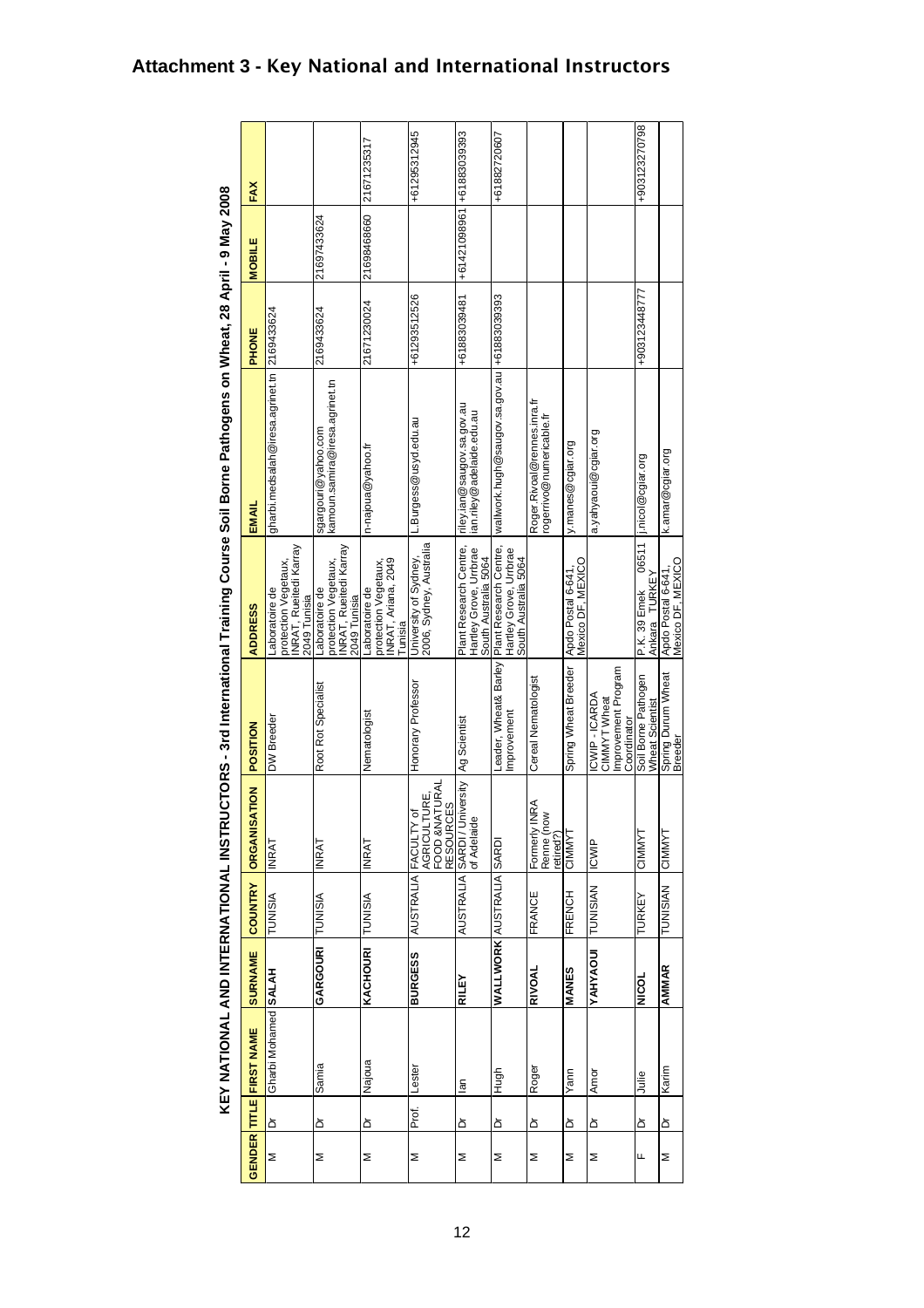#### **Attachment 4 - Selected Photographs**

<span id="page-14-0"></span>

**Participants of the 3rd International Master Class of Soil Borne Pathogens of Wheat 28 April – 9 May 2008 Tunisia (full names are supplied in Attachment 2)**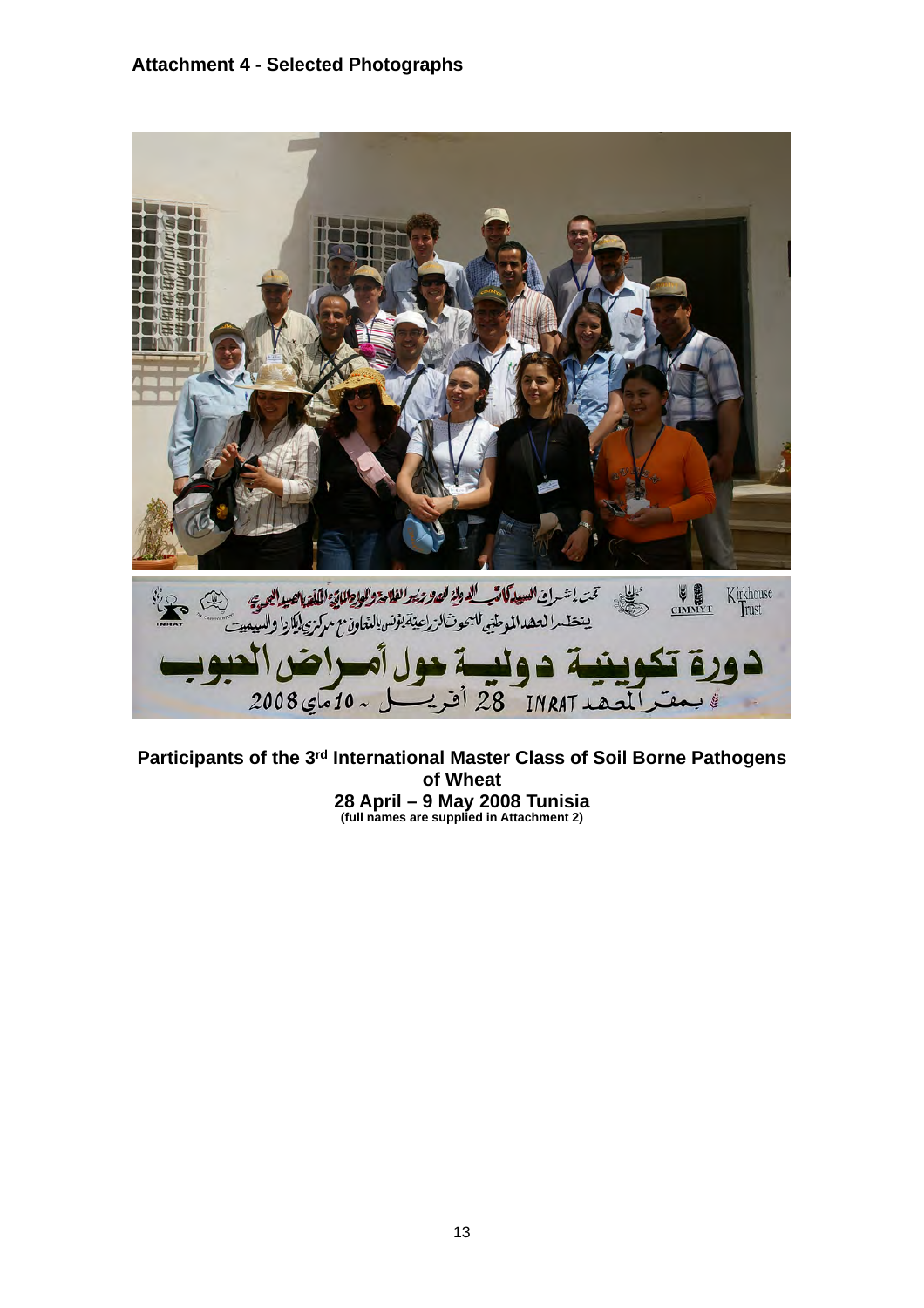#### **Attachment 4 - Selected Photographs**



#### **National and International Teaching Experts of the 3rd International Master Class of Soil Borne Pathogens of Wheat 28 April – 9 May 2008 Tunisia**

*Backrow left-right* Dr Samia Gargouri (INRAT Tunisia), Prof Lester Burgess (University of Sydney, Australia), Dr Hugh Wallwork (SARDI, Australia). *Front row left-right* Dr Gharbi Mohamed Salah (INRAT Tunisia), Dr Julie Nicol (CIMMYT Turkey), Dr Najoua Kachouri (INRAT Tunisia), Dr Ian T Riley (SARDI, Australia) and Dr Roger Rivoal (retired INRA, France).

![](_page_15_Picture_4.jpeg)

**Professor Lester Burgess explaining isolation procedures for root rotting fungi to participants in laboratory class.**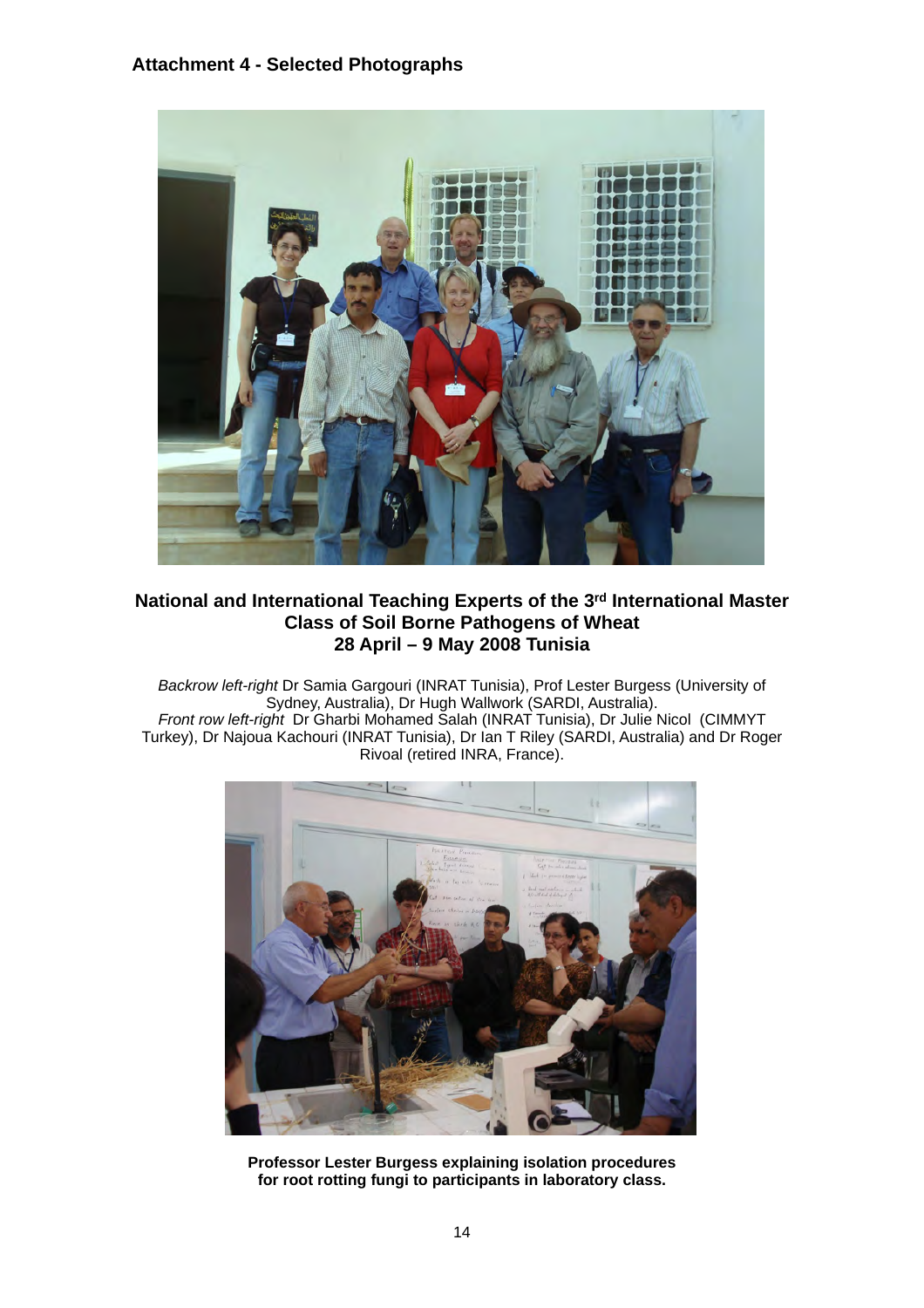#### **Attachment 4 - Selected Photographs**

![](_page_16_Picture_1.jpeg)

**A field demonstration on the losses caused by cereal cyst nematode (left side nematode controlled with Temik nematicide and right side (no control). The trial was planted by INRAT Scientists (Dr Kachouri and Dr Salah) especially for the course and showed significant yield losses on commonly cultivated durum wheat Karim, especially under severe drought conditions.**

![](_page_16_Picture_3.jpeg)

**Participants of the SBP course of wheat discussing screening methods for root rotting fungi under natural field conditions**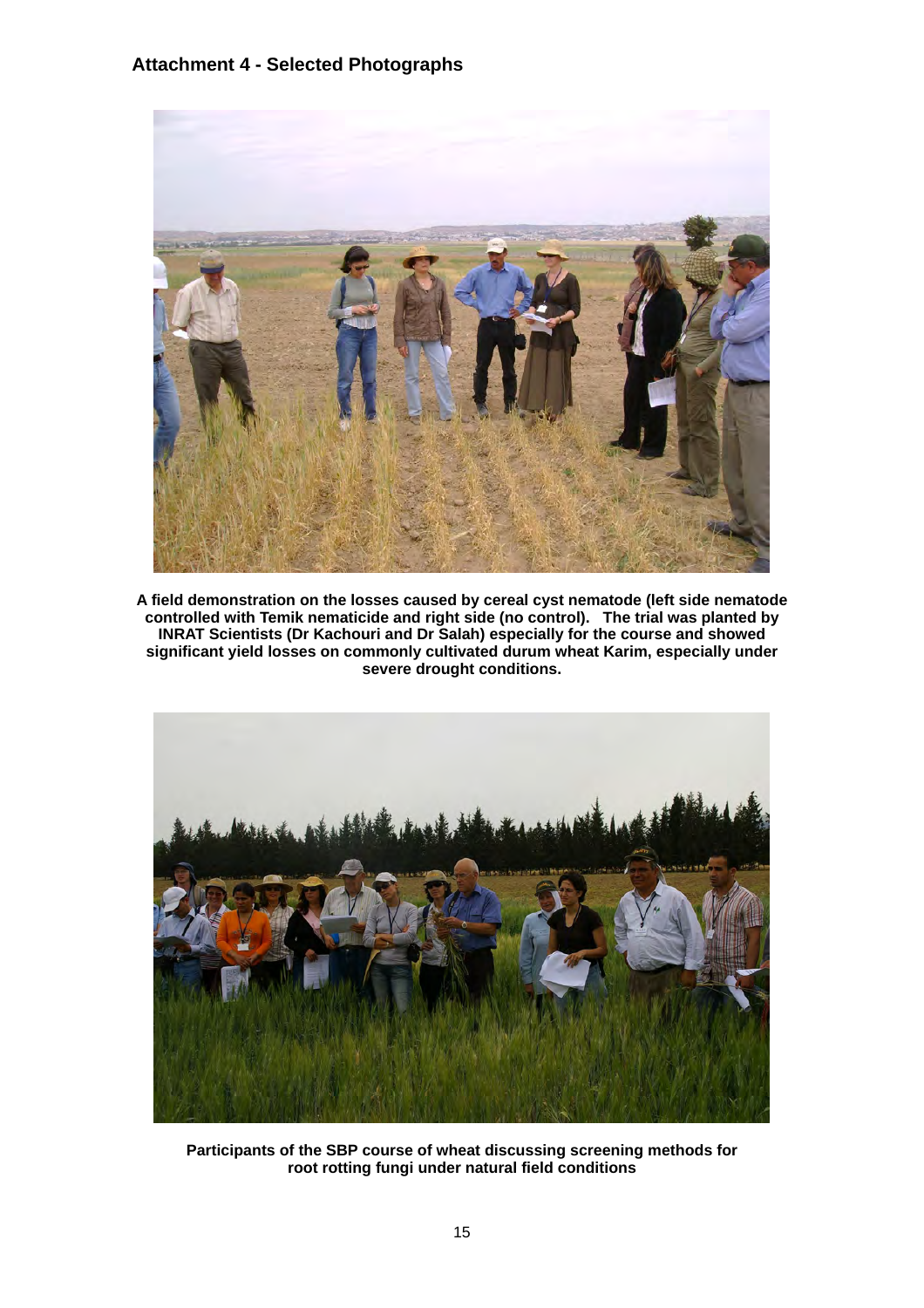# **Final program: Third International Master Class Soil Borne Pathogens of Wheat**

|  | INRAT, Tunisia, TUNIS. 27 April - 10 May 2008 |
|--|-----------------------------------------------|
|--|-----------------------------------------------|

| Month Day |                    |                         | Date Time       | <b>Activity</b>                                                                                                                              | Location        |
|-----------|--------------------|-------------------------|-----------------|----------------------------------------------------------------------------------------------------------------------------------------------|-----------------|
|           | Saturday           | 26                      | time            | Arrival of participants                                                                                                                      | lecture/lab     |
| April     | Sunday             | 27                      | 9.30am          | 9.30am meet in reception of the hotel for Field Trip to Mateur to collect                                                                    | field           |
|           |                    |                         |                 | diseased plant and soil samples for the course with plan to return to                                                                        |                 |
|           |                    |                         |                 | hotel by 5.30pm                                                                                                                              |                 |
|           | <b>Sunday</b>      | 27                      | 7pm             | Departure from hotel for welcome dinner                                                                                                      |                 |
| April     | Monday             | 28                      | 8.30am          | Departure from hotel                                                                                                                         |                 |
|           | Monday             | 28                      | 9am-1pm         | <b>Opening Ceremony</b>                                                                                                                      | lecture         |
|           | Monday             |                         | 1pm-2.30pm      | LUNCH AT INRAT - sandwiches and fruit                                                                                                        | lecture         |
|           | Monday             | 28                      | 2.30pm-3.30pm   | Introduction to SBP - Root Rot and Nematodes                                                                                                 | lecture         |
|           | Monday             | $\overline{28}$         | 3.30pm-4pm      | Coffee in lecture theatre                                                                                                                    | lecture theatre |
|           | Monday             | 28                      | 4pm-6.30pm      | Isolate Fungi from Sunday - divide into 2 groups                                                                                             | lab             |
|           | Monday             | 28                      | 6.30pm          | Departure to hotel from lab                                                                                                                  | lab             |
|           |                    |                         |                 | Free evening                                                                                                                                 |                 |
| April     | Tuesday            | 29                      | 7.00am          | Departure from hotel                                                                                                                         |                 |
|           | Tuesday            | 29                      | 7.30am-9.30am   | Biology and Taxonomy of Crown Rot (CR) and Control, Fusarium                                                                                 | lecture         |
|           |                    |                         |                 | Head Scab (FHS) and its relationg to CR. Phil Davies student<br>presentation (Australia).                                                    |                 |
|           |                    |                         | 9.30am-10.00am  | Coffee in lecture theatre                                                                                                                    | lecture         |
|           | Tuesday<br>Tuesday | 29<br>29                | 10.00am-11.00am | Importance of Root Rots in WANA region : Dr Amor Yahyaoui ICARDA                                                                             | lecture         |
|           | Tuesday            | 29                      | 11.00am-12.30pm | Biology and Taxonomy of PPN                                                                                                                  | lecture         |
|           | Tuesday            | 29                      | 12.30am-2pm     | LUNCH AT RESTAURANT - Pizza, Icecream, fruit and drink                                                                                       |                 |
|           | Tuesday            | 29                      | 2.00-4.00pm     | Nematode practical - GROUP A - Fenwick Can (CCN), GROUP B -                                                                                  | lab             |
|           |                    |                         |                 | look at CCN, possibly stain roots from Greenhouse                                                                                            |                 |
|           | Tuesday            | 29                      | 4.00pm-4.30pm   | Coffee in lecture theatre                                                                                                                    | lecture theatre |
|           | Tuesday            | 29                      | 4.30pm-6.00pm   | 5 presentations at the end of day - Gul Erginbas (Turkey), Majid                                                                             | lecture theatre |
|           |                    |                         |                 | Hashemin (Iran), Noel Knight (Australia), Kammoun Lobna (Tunisia),                                                                           |                 |
|           |                    |                         |                 | Tassadit sid Otmane (Algeria)                                                                                                                |                 |
|           | Tuesday            | 29                      | 6.00pm          | Departure to hotel from lecture theatre                                                                                                      | lecture theatre |
|           | Tuesday            | 29                      | 8.00pm          | <b>DINNER IN HOTEL EI Mouradi</b>                                                                                                            |                 |
| April     | Wednesday          | 30                      | 7.00am          | Departure from hotel                                                                                                                         |                 |
|           | Wednesday          | 30                      | 7.30am-9.30am   | Cereal Cyst Nematode Biology and Control                                                                                                     | lecture         |
|           | Wednesday          | 130                     | 9.30am-10.00am  | Coffee in lecture theatre                                                                                                                    | lecture         |
|           | Wednesday          | 30                      | 10.00am-12.15pm | Root Lesion Nematode - Biology and Control                                                                                                   | lecture         |
|           | Wednesday          | 130                     | 12.30am-2pm     | LUNCH AT INRAT - half sandwiches, half salad, fruit                                                                                          |                 |
|           | Wednesday          | $ 30\rangle$            | 2.00 - 3.15pm   | Split into two groups - GROUP A - Root Lesion Nematode and                                                                                   | lab             |
|           |                    |                         |                 | preparation of carrot cultures. GROUP B - Examine fungal isolation                                                                           |                 |
|           |                    |                         |                 | plates from Monday.                                                                                                                          |                 |
|           | Wednesday          | $ 30\rangle$            | 3.15 - 3.45pm   | Coffee break in lab                                                                                                                          | lab             |
|           | Wednesday          | 130                     | $3.45 - 5.30pm$ | Rotation of Group A and B                                                                                                                    | lab             |
|           | Wednesday 30       |                         | 5.30-6.30pm     | Cereal Breeding in Tunisia - achievments and future prospects. Dr                                                                            | lecture theatre |
|           |                    |                         |                 | Gharbi Mohamed Salah - INRAT DW Breeder                                                                                                      |                 |
|           | Wednesday          | $ 30\rangle$            | 6.30pm          | Departure to hotel from lab                                                                                                                  | lecture theatre |
|           | Wednesday 30       |                         |                 | free evening                                                                                                                                 |                 |
| May       | Thursday           | $\vert$ 1               | 7.00am          | Departure from hotel for field trip                                                                                                          |                 |
|           | Thursday           | $\vert$ 1               |                 | Field Trip - Béjà (wheat breeding program) and oued Mliz to visit Root                                                                       | Field           |
|           |                    |                         |                 | Rot Trials                                                                                                                                   |                 |
|           | <b>Thursday</b>    | $\mathbf{1}$            |                 | Free evening                                                                                                                                 |                 |
| May       | Friday             | 2                       | 9.00am          | Departure from hotel                                                                                                                         |                 |
|           | Friday             | 2                       | 9.30am-12.30am  | Introduction to the less common fungi: Common Root Rot, Take- All                                                                            | lecture theatre |
|           |                    |                         |                 | Eyespot and Rhizoctonia                                                                                                                      |                 |
|           | Friday             | 2                       | 11.00-11.30am   | Coffee in lecture theatre                                                                                                                    | lecture theatre |
|           | Friday             | 2                       | 11.30 - 12.30am | Introduction to the less common fungi: Common Root Rot, Take-All,                                                                            | lecture theatre |
|           |                    |                         |                 | Eyespot and Rhizoctonia (cont)                                                                                                               |                 |
|           | Friday             | $\overline{\mathbf{c}}$ | 12.30am-2pm     | LUNCH AT INRAT - sandwiches and fruit                                                                                                        | lecture thearte |
|           | Friday             | 2                       | 2pm-4pm         | Divide in 2 groups - GROUP A: Root Rot Practical - observation of the                                                                        | practical       |
|           |                    |                         |                 | less common Root Rotting Fungi, and subculturing of previous cultures<br>(eg Take-All), GROUP B - Extraction of RLN from whitehead trays and |                 |
|           |                    |                         |                 | observation under diseecting microscope                                                                                                      |                 |
|           | Friday             | 2                       | 4.00pm-4.30pm   | Coffee in lecture theatre                                                                                                                    | lecture theatre |
|           | Friday             | $\overline{2}$          | 4.30pm-5.30pm   | 4 presentations at the end of day - Fouad Mokrani (Morocco), Mustaf                                                                          | lecture theatre |
|           |                    |                         |                 | Omran Ellaus (Libyia), Safieh Al-Masri Arfh (Syria), Bourbaker Jallali                                                                       |                 |
|           |                    |                         |                 | (Tunisia)                                                                                                                                    |                 |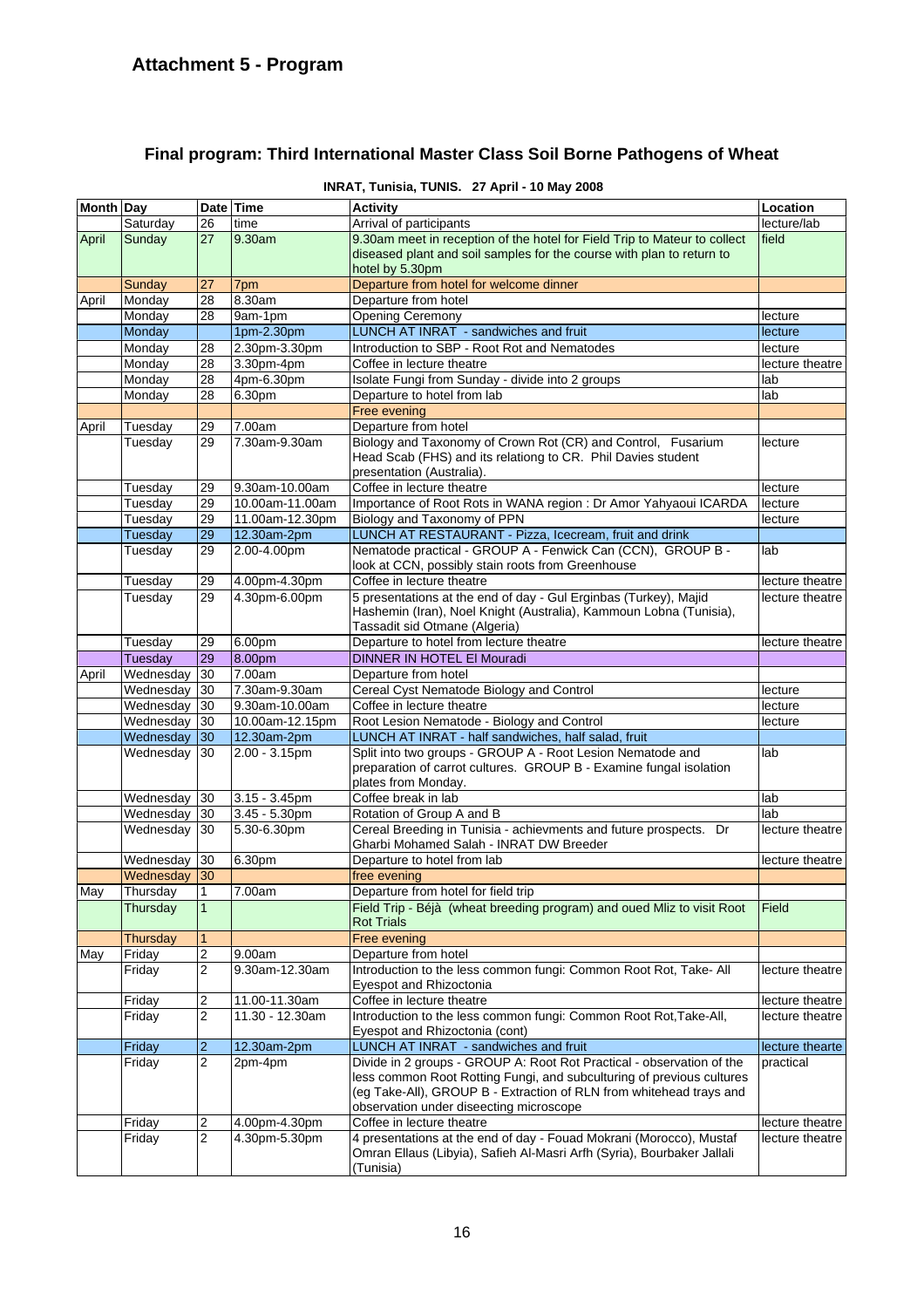# **Attachment 5 - Program**

<span id="page-18-0"></span>

|            | Friday    | 2               | 5.30pm                       | Departure to hotel                                                                                                                                                                                                                                                                                      |                 |
|------------|-----------|-----------------|------------------------------|---------------------------------------------------------------------------------------------------------------------------------------------------------------------------------------------------------------------------------------------------------------------------------------------------------|-----------------|
|            |           |                 |                              | free evening                                                                                                                                                                                                                                                                                            |                 |
| May        | Saturday  | 3               | 7.00am                       | Departure from hotel                                                                                                                                                                                                                                                                                    |                 |
|            | Saturday  | 3               | 7.30am-9.00am                | Introduction to the less common nematodes: Root knot and Seed Gall                                                                                                                                                                                                                                      | lecture theatre |
|            | Saturday  | 3               | 9.00am-9.30am                | Coffee in lecture theatre                                                                                                                                                                                                                                                                               | lecture theatre |
|            | Saturday  | 3               | 9.30am-12.00am               | Basic molecular techniques - introduction DNA, pathogen diagnostics<br>and MAS. Aman MULKI presentation (Syria)                                                                                                                                                                                         | lecture theatre |
|            | Saturday  | 3               | 12.00 - 1.30pm               | LUNCH AT INRAT - half salad, half sandwich and cake                                                                                                                                                                                                                                                     | lecture thearte |
|            | Saturday  | 3               | 1.30-3.00 pm                 | Molecular Tool practical - possibly divide into 2 groups - GROUP A -                                                                                                                                                                                                                                    | lab             |
|            | Saturday  | 3               | 3.00-3.30pm                  | Crown Rot Diagnostics, GROUP B - CCN MAS<br>Coffee in lab                                                                                                                                                                                                                                               | lab             |
|            | Saturday  | 3               | 3.30-5.00pm                  | Molecular Tool practical - possibly divide into 2 groups - GROUP A -                                                                                                                                                                                                                                    | lab             |
|            |           |                 |                              | Crown Rot Diagnostics, GROUP B - CCN MAS                                                                                                                                                                                                                                                                |                 |
|            | Saturday  | 3               | 5.00pm                       | Departure to hotel                                                                                                                                                                                                                                                                                      |                 |
| <b>May</b> | Sunday    | $\overline{4}$  |                              | <b>Free Touristic Day</b>                                                                                                                                                                                                                                                                               |                 |
|            |           |                 |                              | Free evening                                                                                                                                                                                                                                                                                            |                 |
| May        | Monday    | 5               | 7.00am                       | Departure from hotel                                                                                                                                                                                                                                                                                    |                 |
|            | Monday    | 5               | 7.30am-9.00am                | Screening for Resistance and Tolerance (Wallwork)                                                                                                                                                                                                                                                       | lecture theatre |
|            | Monday    | $\overline{5}$  | 9.00am-9.30am                | Coffee in lecture theatre                                                                                                                                                                                                                                                                               | lecture theatre |
|            | Monday    | 5               | 9.30am-12.30pm               | Basic Genetics (Wallwork) and Introduction to molecular tools (Aman<br>Mulki)                                                                                                                                                                                                                           | lecture/lab     |
|            | Monday    | 5               | 12.30pm-2.00pm               | LUNCH AT RESTAURANT - Pizza, Icecream and Drink                                                                                                                                                                                                                                                         |                 |
|            | Monday    | 5               | 2.00pm-3.30pm                | Molecular Tool practical - examples provided of Fusarium Crown Rot<br>Molecular species ID with PCR, and the use of Cre1 marker for CCN<br>resistance in wheat (Dr Samia Gargouri and Dr Aman Mulki)                                                                                                    | lab/lecture     |
|            |           |                 |                              | Coffee in lab                                                                                                                                                                                                                                                                                           | lab             |
|            | Monday    | 5<br>5          | 3.30pm-4.00pm<br>4.00-5.00pm | Molecular Tool practical - examples provided of Fusarium Crown Rot                                                                                                                                                                                                                                      |                 |
|            | Monday    |                 |                              | Molecular species ID with PCR, and the use of Cre1 marker for CCN                                                                                                                                                                                                                                       | lab             |
|            |           |                 |                              | resistance in wheat (Dr Samia Gargouri and Dr Aman Mulki)                                                                                                                                                                                                                                               |                 |
|            | Monday    | 5               | 5.00pm                       | Departure to hotel                                                                                                                                                                                                                                                                                      |                 |
|            | Monday    | $\overline{5}$  | 8.00pm                       | DINNER IN HOTEL EI Mouradi                                                                                                                                                                                                                                                                              |                 |
| May        | Tuesday   | 6               | 7.30am                       | Departure from hotel                                                                                                                                                                                                                                                                                    |                 |
|            | Tuesdav   | 6               | 8.00am-9.30am                | Breeding Strategies to incorporate resistance to Soil Borne Pathogens                                                                                                                                                                                                                                   | lecture         |
|            | Tuesday   | 6               | 9.30am-10.00am               | Coffee in lecture theatre                                                                                                                                                                                                                                                                               | lecture         |
|            | Tuesday   | 6               | 10.00am -12.30pm             | Key examples of genetic resistance to control of Soil Borne Pathogens<br>and discussion, plus chance to recap on earlier lectures                                                                                                                                                                       | lecture         |
|            | Tuesday   | 6               | 12.30pm-2.00pm               | LUNCH AT INRAT - Sandwiches and Fruit                                                                                                                                                                                                                                                                   |                 |
|            | Tuesday   | 6               | 2.00pm-3.30pm                | Divide into two groups - GroupA - Carrot Culture, Staining and visually                                                                                                                                                                                                                                 | lab/lecture     |
|            |           |                 |                              | observation of nematodes; Group B- revise Root Rot fungi                                                                                                                                                                                                                                                |                 |
|            | Tuesday   | 16              | 3.30pm-4.00pm                | Coffee in lab                                                                                                                                                                                                                                                                                           | lab             |
|            | Tuesday   | 6               | 4.00-5.30pm                  | Divide into two groups - GroupA - Carrot Culture, Staining and visually<br>observation of nematodes; Group B- revise Root Rot fungi                                                                                                                                                                     | lab             |
|            | Tuesday   | 6               | 5.30pm-6.30pm                | 4 presentations at the end of day - Mustafa Omran Ellaus (Libya),<br>Fouad Mokrani (Morocco), Mohamed Emhadi Elhamar (Libya), Ben                                                                                                                                                                       | lecture theatre |
|            |           |                 |                              | Youssef Noura (Tunisia)                                                                                                                                                                                                                                                                                 |                 |
|            | Tuesday   | 6               | 6.30pm                       | Departure to hotel                                                                                                                                                                                                                                                                                      |                 |
|            | Wednesday | 17              | 6.30am                       | Free evening<br>Departure from hotel for field trip                                                                                                                                                                                                                                                     |                 |
| May        | Wednesday | $\vert 7 \vert$ |                              | Field trip all day Kef Station (Water Experiment for Crown Rot and Yield                                                                                                                                                                                                                                | <b>Ifield</b>   |
|            |           |                 |                              | Loss Trial for Cereal Cyst Nematode), Advanced Yield Trials and<br>International Nurseries. Seminar series. Dr Rezgui Mohsem (Station<br>Manager) followed by Dr Ben Hamouda Moncef - Agronomist. Dr Yann<br>Manes (CIMMYT Mexico Wheat Breeder Lecture). On return visiting<br>Dougga (touristic site) |                 |
|            | Wednesday | 17              |                              | Free evening                                                                                                                                                                                                                                                                                            |                 |
| May        | Thursday  | 8               | 7.00-8am                     | <b>Breakfast in Hotel</b>                                                                                                                                                                                                                                                                               |                 |
|            | Thursday  | 8               | 8.00am -10am                 | Introduction to Soil Health, RCTs - Resource Conserving Technologies                                                                                                                                                                                                                                    | hotel lecture   |
|            | Thursday  | 8               | 10.00am - 10.30am            | (rotation and tillage practices - soil health)<br><b>Coffee Break</b>                                                                                                                                                                                                                                   | hotel lecture   |
|            | Thursday  | 8               | 10.30am - 11.30am            | Dr Karim Ammar - CIMMYT Durum Wheat Breeder lecture                                                                                                                                                                                                                                                     | hotel lecture   |
|            | Thursday  | 8               | 11.30am - 12.30pm            | Survey Techniques - qualitative, quantiative, hierachical. Use of GIS.                                                                                                                                                                                                                                  | hotel lecture   |
|            | Thursday  |                 | 12.30pm - 2.30pm             | Lunch at La Marsa in taxis                                                                                                                                                                                                                                                                              |                 |
|            | Thursday  | 2               | 2.30pm-3.30pm                | Final presentations: Tassaditsid Otmane (Algeria), Hafida Khechache                                                                                                                                                                                                                                     | lecture theatre |
|            |           |                 |                              | (Algeria), Sbei Abdennour (Tunisia), Azza Rhaiem (Tunisia)                                                                                                                                                                                                                                              |                 |
|            | Thursday  | 8               | 2.30pm - 5.30pm              | Divide into groups - case studies 4 groups of 5                                                                                                                                                                                                                                                         | hotel lecture   |
|            |           |                 | 7pm                          | Departure from Hotel for final dinner at La Bagatelle with formal<br>presentation of certificates                                                                                                                                                                                                       |                 |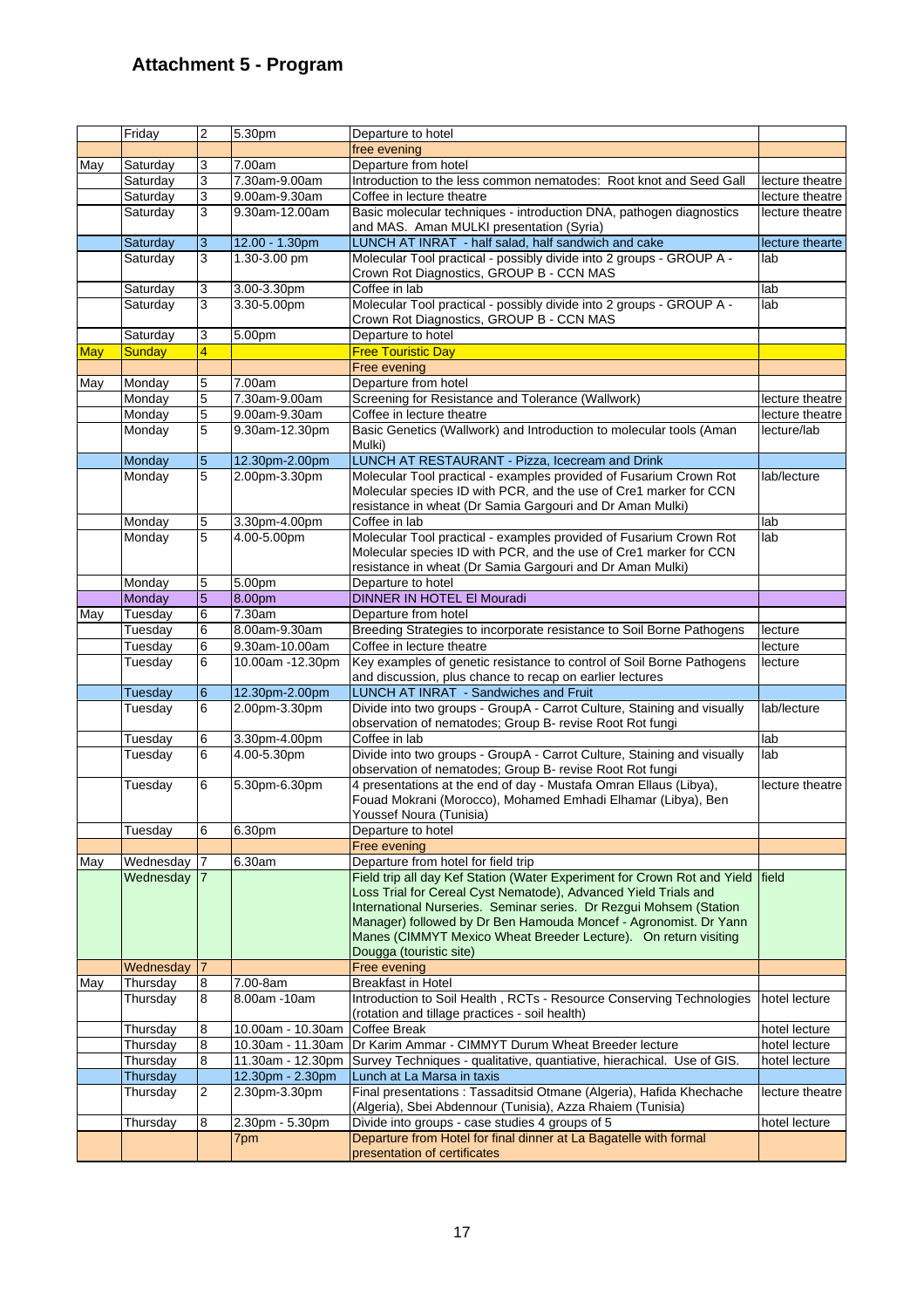<span id="page-19-0"></span>![](_page_19_Picture_1.jpeg)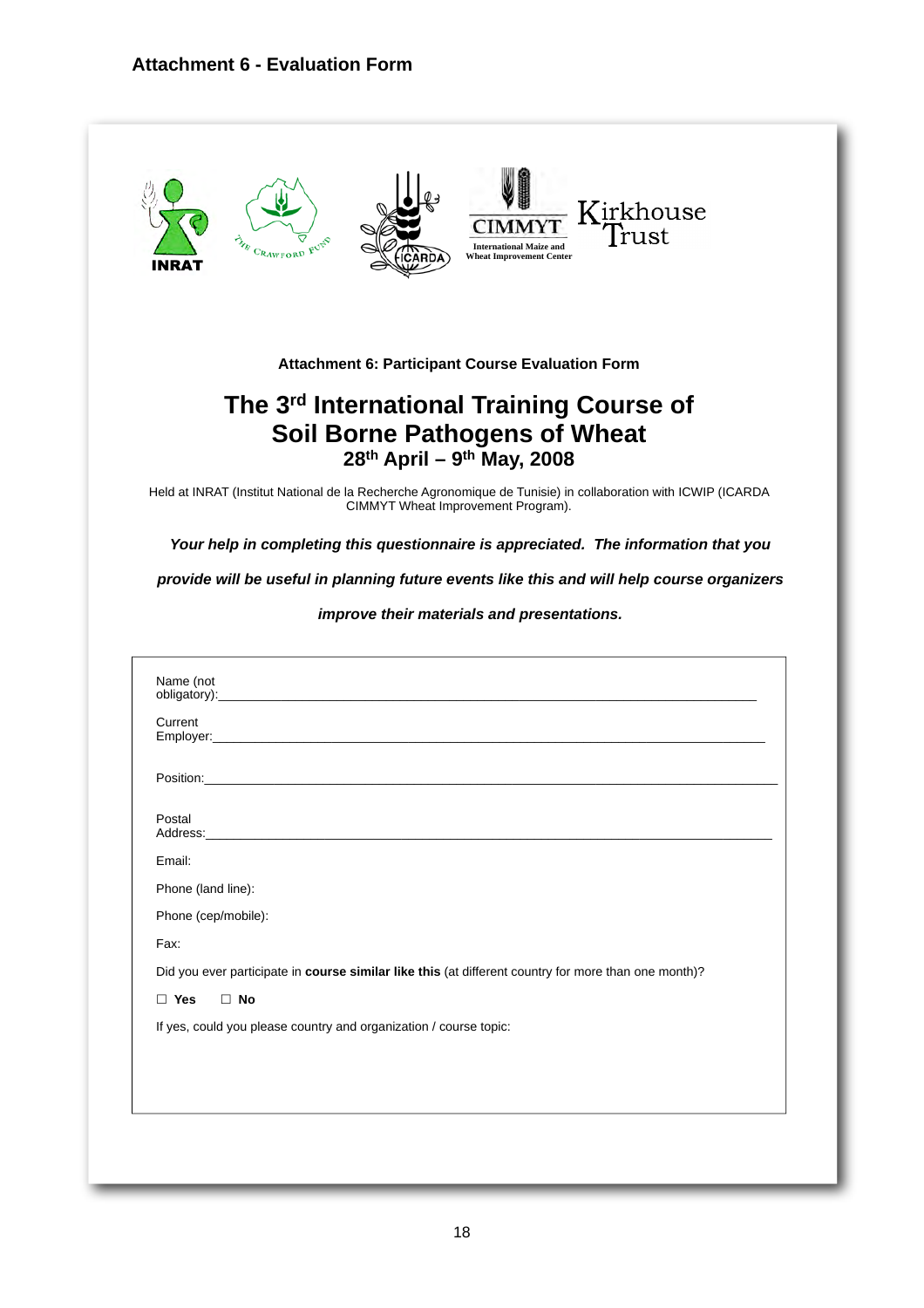| CRAWFORD<br>INRAT                                                                                                           | A. What did you think of the course? |                     | <b>International Maize and</b><br><b>Wheat Improvement Center</b> |                                   | Kirkhouse<br>Trust            |                                        |
|-----------------------------------------------------------------------------------------------------------------------------|--------------------------------------|---------------------|-------------------------------------------------------------------|-----------------------------------|-------------------------------|----------------------------------------|
| In general, I would rate the course as:                                                                                     |                                      | $\Box$ Excellent    | $\Box$ Good                                                       | $\Box$ Average                    | $\Box$ Poor                   | $\Box$ Very                            |
| How well the course met its objectives:                                                                                     |                                      | $\Box$ Very well    | $\Box$ Well                                                       | $\Box$ Somehow                    |                               | $\Box$ Rather not $\Box$ Didn't at all |
| Balance between theory and laboratory work:                                                                                 |                                      | $\Box$ Very good    | $\Box$ Satisfactory                                               |                                   | □ Unsatisfactory              |                                        |
| Balance between different topics:                                                                                           |                                      |                     | $\Box$ Very good                                                  | $\Box$ Satisfactory               | $\Box$ Unsatisfactory         |                                        |
| Suitability of teaching methods used (e.g. lectures, demonstrations, practical exercises, field visits, discussions, etc.): | $\Box$ Excellent                     | $\Box$ Good         |                                                                   | $\Box$ Average                    | $\Box$ Poor                   | $\Box$ Not Suitable                    |
| Relevance of provided learning materials and books:                                                                         |                                      |                     | $\Box$ Very good                                                  |                                   | $\Box$ Satisfactory<br>$\Box$ |                                        |
| Amount of new information provided during course                                                                            |                                      |                     | (a lot of new inf.) 5                                             | 4 3                               | 1 (little new<br>2            |                                        |
| Relevance of course content to your work/institution:                                                                       |                                      |                     | $\Box$ Very relevant                                              | $\Box$ Relevant                   | $\Box$ Somehow                | $\Box$ Irrelevant                      |
| Overall length of course in relation to content:                                                                            |                                      |                     | (too long) 5                                                      | $4\overline{ }$<br>3 <sup>7</sup> | 1 (too short)<br>2            |                                        |
| Number of participants:                                                                                                     |                                      |                     | (too many) 5                                                      | 3 <sup>7</sup><br>4               | 2<br>1 (too few)              |                                        |
| Communication: scientists vs. participants                                                                                  |                                      | $\square$ Excellent | $\Box$ Good                                                       | $\Box$ Average                    | $\Box$ Poor                   | $\Box$ Very Poor                       |
| Interactions with other participants:                                                                                       |                                      | $\square$ Excellent | $\Box$ Good                                                       | $\Box$ Average                    | $\Box$ Poor                   | $\Box$ Very Poor                       |
|                                                                                                                             |                                      |                     |                                                                   |                                   |                               |                                        |

#### **What do you think is the most important thing you have learned from the Class?**

\_\_\_\_\_\_\_\_\_\_\_\_\_\_\_\_\_\_\_\_\_\_\_\_\_\_\_\_\_\_\_\_\_\_\_\_\_\_\_\_\_\_\_\_\_\_\_\_\_\_\_\_\_\_\_\_\_\_\_\_\_\_\_\_\_\_\_\_\_\_\_\_\_\_\_\_\_

\_\_\_\_\_\_\_\_\_\_\_\_\_\_\_\_\_\_\_\_\_\_\_\_\_\_\_\_\_\_\_\_\_\_\_\_\_\_\_\_\_\_\_\_\_\_\_\_\_\_\_\_\_\_\_\_\_\_\_\_\_\_\_\_\_\_\_\_\_\_\_\_\_\_\_\_\_

\_\_\_\_\_\_\_\_\_\_\_\_\_\_\_\_\_\_\_\_\_\_\_\_\_\_\_\_\_\_\_\_\_\_\_\_\_\_\_\_\_\_\_\_\_\_\_\_\_\_\_\_\_\_\_\_\_\_\_\_\_\_\_\_\_\_\_\_\_\_\_\_\_\_\_\_\_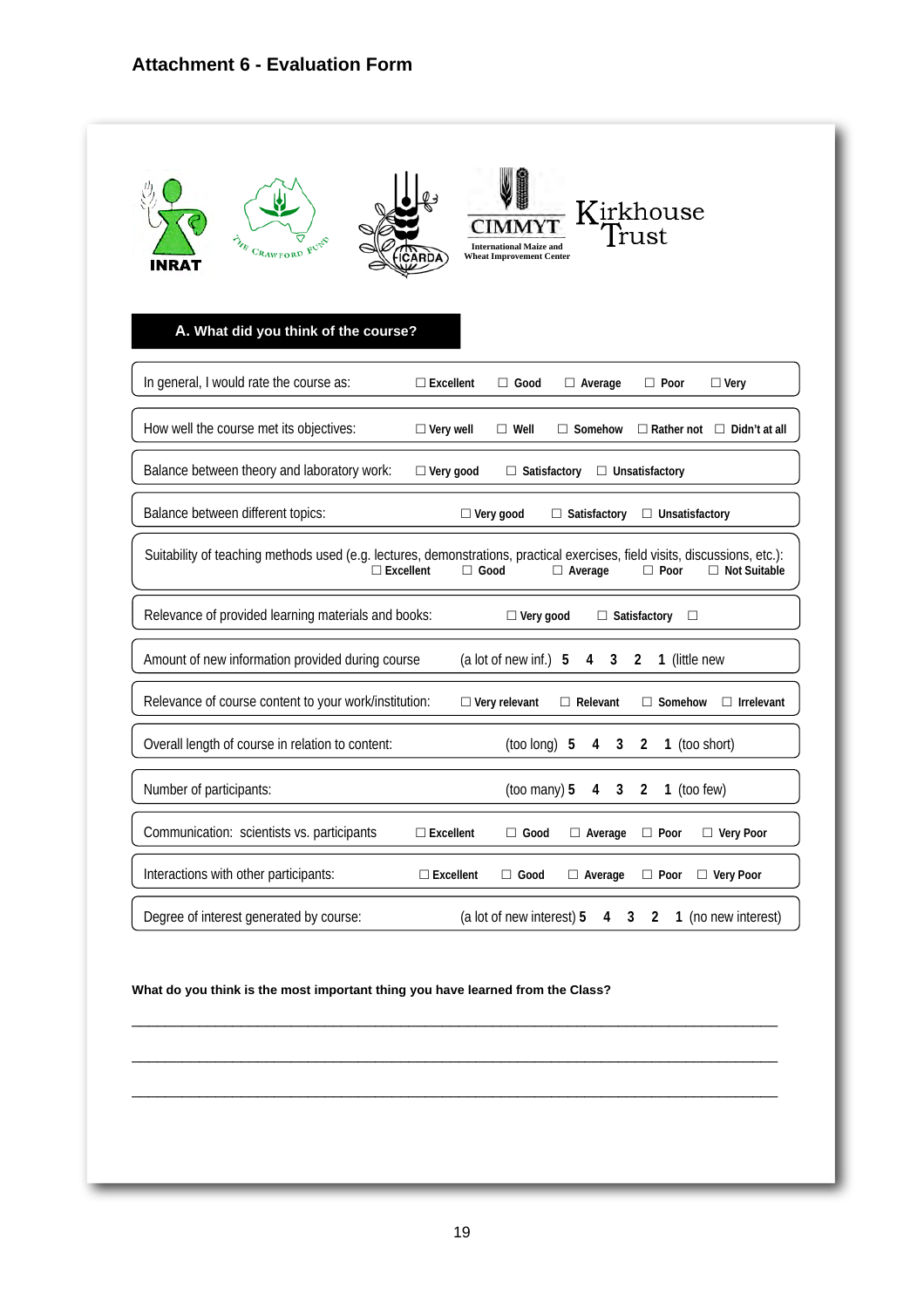# **Attachment 6 - Evaluation Form**

| INRAT                                                      | THE CRAWFORD FUND                                                                                                                                                                                                                                                                                          | <b>International Maize and</b><br><b>Wheat Improvement Center</b> | Kirkhouse<br>Trust |                         |           |
|------------------------------------------------------------|------------------------------------------------------------------------------------------------------------------------------------------------------------------------------------------------------------------------------------------------------------------------------------------------------------|-------------------------------------------------------------------|--------------------|-------------------------|-----------|
| ٠<br>٠<br>$\bullet$<br>$\bullet$<br>$\bullet$<br>$\bullet$ | What were the two most important aspects of the Class activities for you? (please underline)<br>Lectures<br>Laboratory sessions<br>Discussion groups<br>Field work<br>Preparation of Case Studies<br>Meeting with other scientists with similar interests<br>Something other than the above - give details |                                                                   |                    |                         |           |
|                                                            | B. What other topics should be added?                                                                                                                                                                                                                                                                      |                                                                   |                    |                         |           |
|                                                            |                                                                                                                                                                                                                                                                                                            |                                                                   |                    |                         |           |
|                                                            | C. What topics should be left out?                                                                                                                                                                                                                                                                         |                                                                   |                    |                         |           |
|                                                            |                                                                                                                                                                                                                                                                                                            |                                                                   |                    |                         |           |
| D. Impact                                                  | Do you feel confident enough to share what you have learned with peers in your country?                                                                                                                                                                                                                    |                                                                   |                    | $\square$ Yes<br>$\Box$ |           |
|                                                            | Following this course, are you willing to take role of resource person in future in-country courses? $\Box$ Yes                                                                                                                                                                                            |                                                                   |                    |                         | $\Box$ No |
|                                                            |                                                                                                                                                                                                                                                                                                            |                                                                   |                    |                         |           |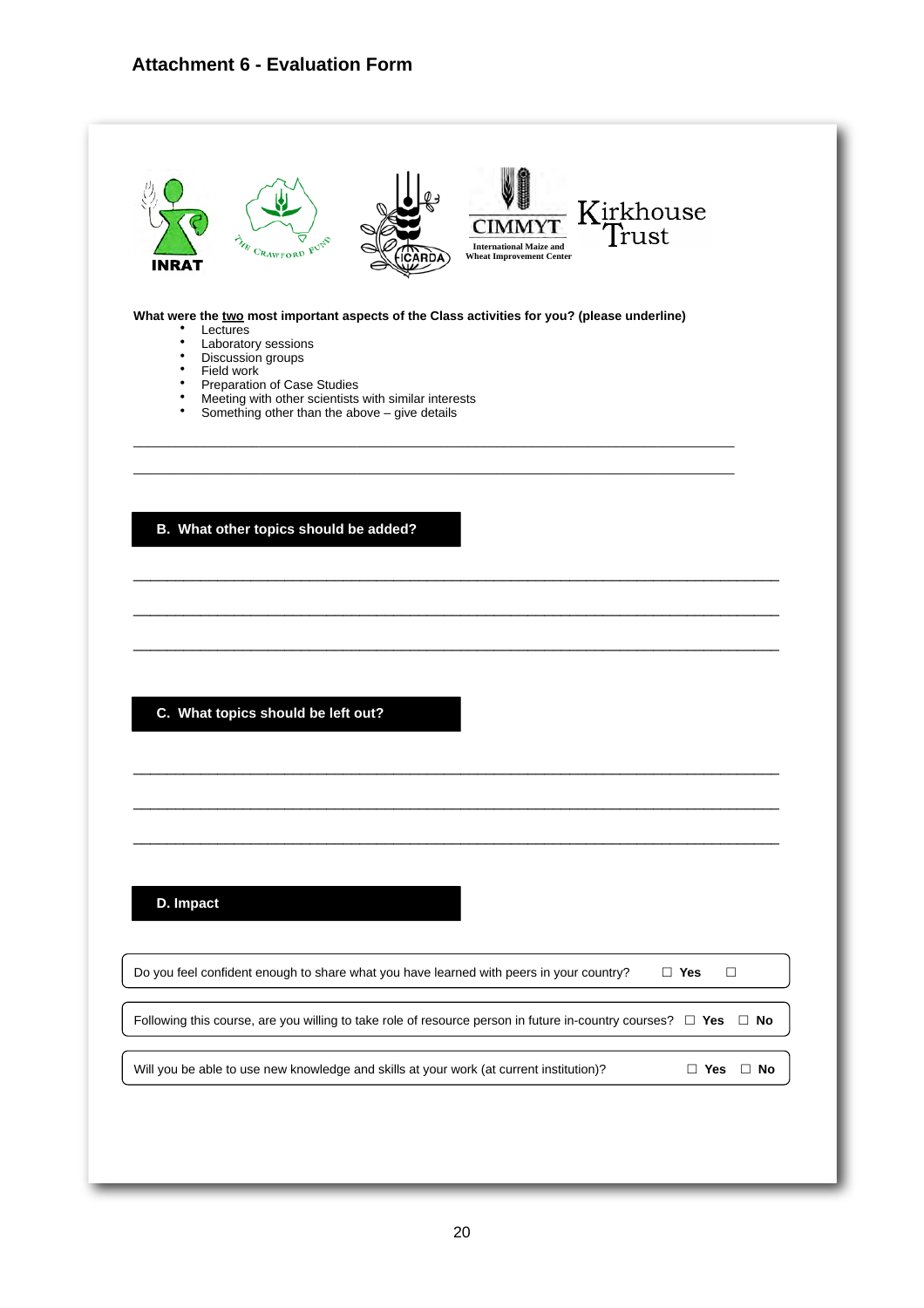# **Attachment 6 - Evaluation Form**

| THE CRAWFORD FUND<br>INRAT                                                                                                | <b>International Maize and</b><br><b>Wheat Improvement Center</b><br>RDA | Kirkhouse<br>rust                                     |  |
|---------------------------------------------------------------------------------------------------------------------------|--------------------------------------------------------------------------|-------------------------------------------------------|--|
| If not, what are the constraints?                                                                                         |                                                                          |                                                       |  |
|                                                                                                                           |                                                                          |                                                       |  |
| Would you recommend course like this to other people?                                                                     |                                                                          | $\Box$ Yes<br>$\Box$ No                               |  |
| Why yes/not?                                                                                                              |                                                                          |                                                       |  |
| What type of further interaction with CIMMYT ICARDA or Australian/French teaching staff do you expect/prefer?<br>Science- |                                                                          |                                                       |  |
| Training-                                                                                                                 |                                                                          |                                                       |  |
| Did you have any language problems? If so, please give details.                                                           |                                                                          |                                                       |  |
| What should be done now to reinforce the activities of this Class?                                                        |                                                                          |                                                       |  |
| E. Strengths & weaknesses                                                                                                 | weaknesses of the course                                                 | Please list what you consider to be 3 strengths and 3 |  |
| Strengths - most useful aspects of course<br>11<br>2                                                                      | 1<br>$\overline{2}$                                                      | Weaknesses - least useful aspects of course           |  |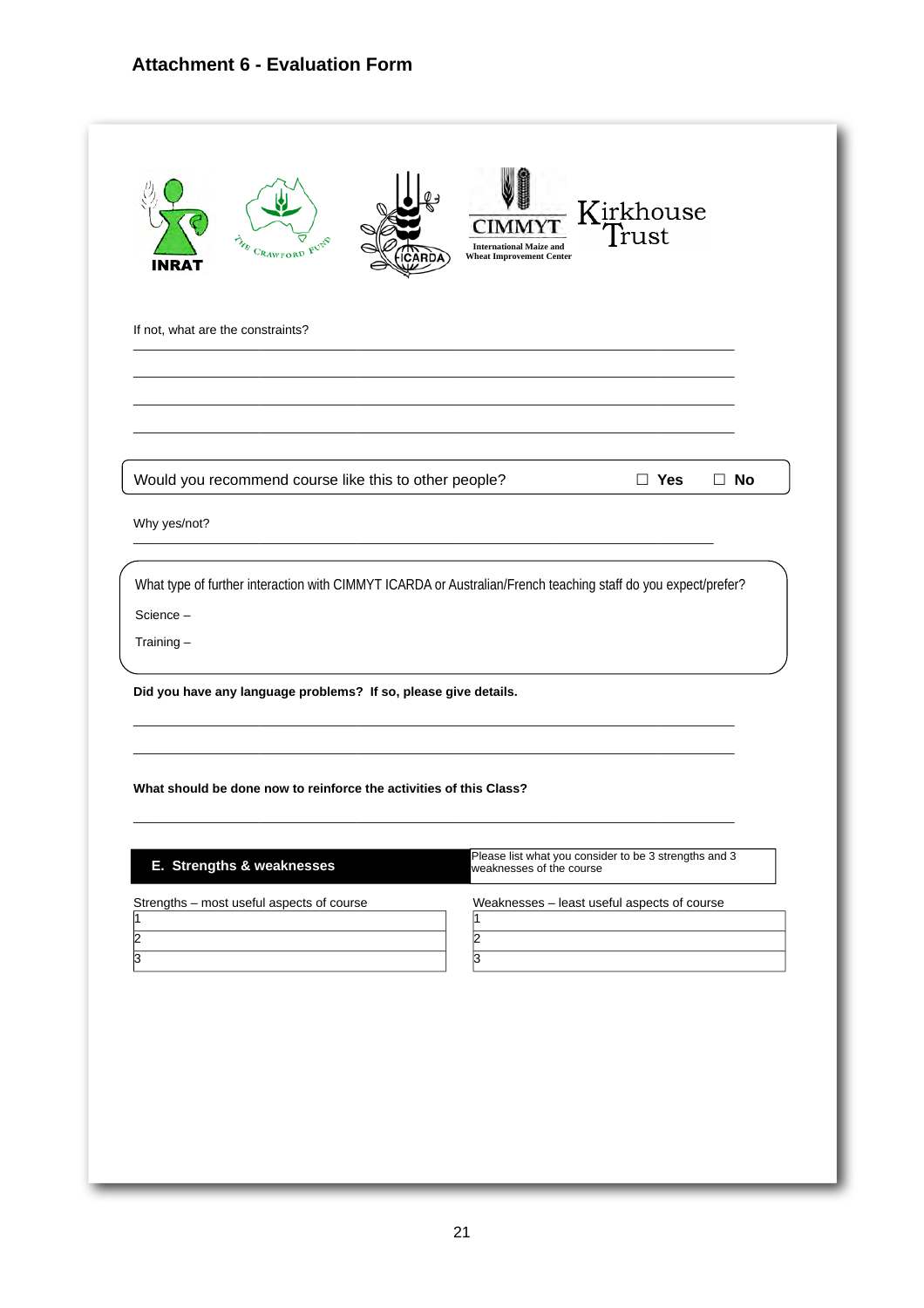#### **Attachment 6 - Evaluation Form**

| INRAT                      | Kirkhouse<br>Trust<br>FUND<br><b>International Maize and</b><br>$C_{RAWFORD}$<br><b>Wheat Improvement Center</b><br>ARDA                                       |
|----------------------------|----------------------------------------------------------------------------------------------------------------------------------------------------------------|
|                            | F. Logistics and administration<br>Was the accommodation satisfactory? $\square$ Excellent<br>$\Box$ Good<br>$\Box$ Average<br>$\Box$ Poor<br>$\Box$ Very poor |
| Was the food satisfactory? | $\square$ Excellent<br>$\Box$ Good<br>$\Box$ Poor<br>$\Box$ Very poor<br>$\Box$ Average                                                                        |
|                            | Communication- course coordinator vs. participants:<br>$\Box$ Excellent $\Box$ Good<br>$\Box$ Average $\Box$ Poor<br>$\Box$ Very Poor                          |
|                            |                                                                                                                                                                |
|                            | Did you have enough time for self study / relax?<br>$\Box$ More than needed<br>$\Box$ Just Enough<br>$\Box$ Not enough                                         |
|                            | How was the overall logistical organization and coordination? $\Box$ Excellent $\Box$ Good $\Box$ Average $\Box$ Poor $\Box$ Very poor                         |

What to improve/change; what would be more relevant for your country/institution; etc.

*Many thanks for taking the time to fill out this survey*

*Dr Julie Nicol Course Coordinator CIMMYT Soil Borne Wheat Scientist*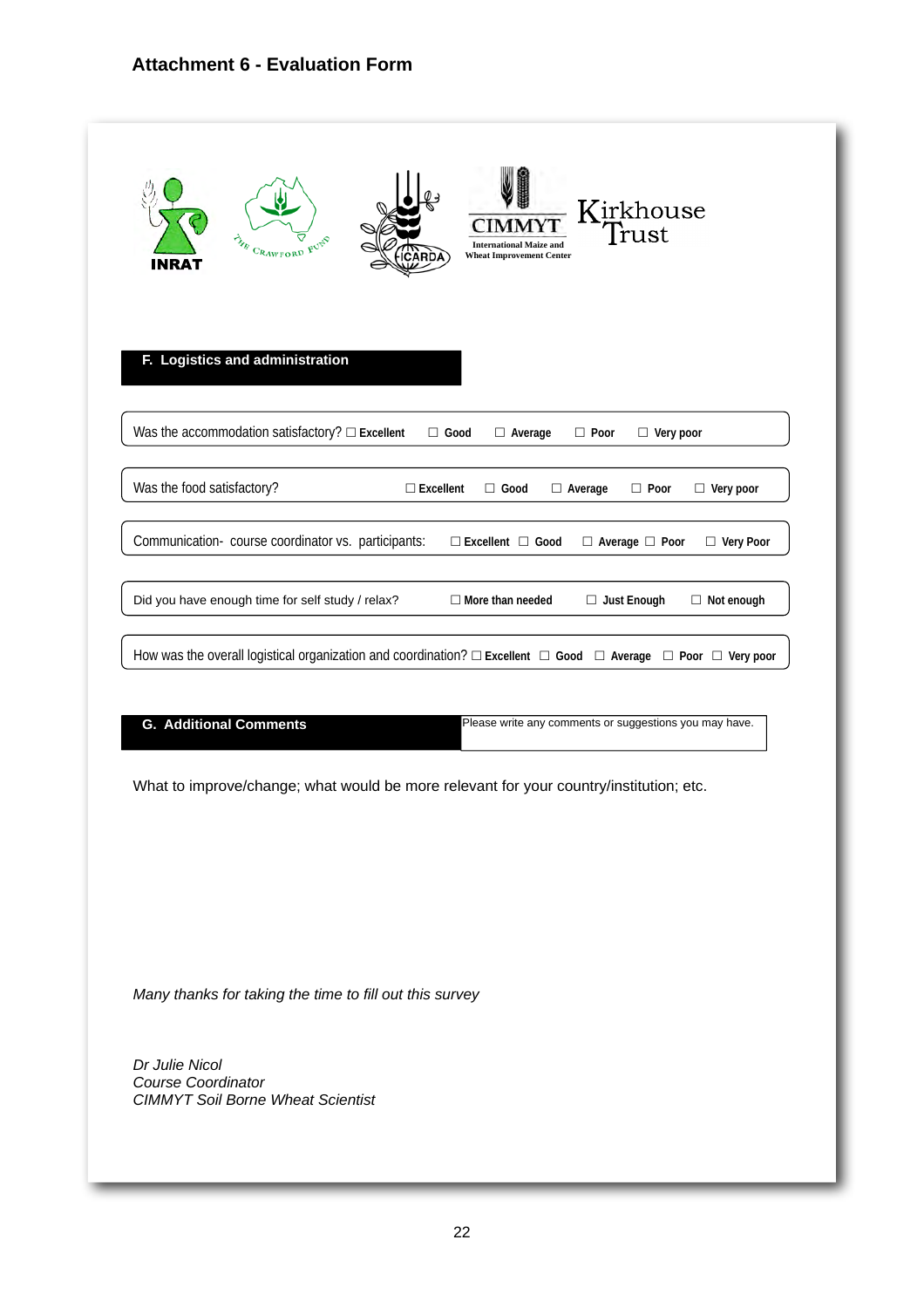# **North African CCN Network**

<span id="page-24-0"></span>Prepared by North African Participants - Aissa Mokabli (Algeria), Najoua Kachouri (Tunisia), Fouad Mokrani and Abdelhamid Ramdani (Morocco) and Mustafa E'lleus (Libya)

## **Partner countries in North Africa**

Tunisia, Morocco, Libya and Algeria

#### **Objectives**

To form a team of nematologists (and perhaps other wheat scientists) with ICWIP to address the research needs which include;

- 1. To develop uniform methodologies to work on CCN in North Africa.
- 2. To understand the geographical distribution of species (and pathotypes of CCN).
- 3. To demonstrate the economic importance of CCN in the region (if required)
- 4. To understand the effectiveness of currently published resistance genes and the reaction of local cultivars used in region.
- 5. To investigate other management options (as part of an IPM package with resistance).
- 6. Capacity building postgraduate, courses, networks, symposia etc.
- 7. Document and extend the results of research findings to the farming community.
- 8. To identify and pursue funding opportunities to develop joint collaborative research programs to address research needs.

The North African CCN network should join the ICCNI

# **Challenges**

- 1. limited lab facilitates
- 2. limited greenhouse facilities
- 3. lack of molecular tools to help with species ID could send DNA for sequencing – outsource for limited cost.

# **Partners**

**CG –** CIMMYT and ICARDA

**ARIs** – Rothamsted, Belgium, INRA (members of ICCNI), PNW (USA), Australia **NARs** – China, Turkey, Iran, Syria, India.

#### **Action Steps**

- 1. Prepare a 2-3 page summary of our current knowledge of CCN in NA distribution, species (pathotype), yield loss, control measures (genetic resistance/rotation, etc).
- 2. If we host the ICCNI meeting in Turkey in late 2008, that one representative from each North African countries joins this meeting.
- 3. To look for funding opportunities back in your countries.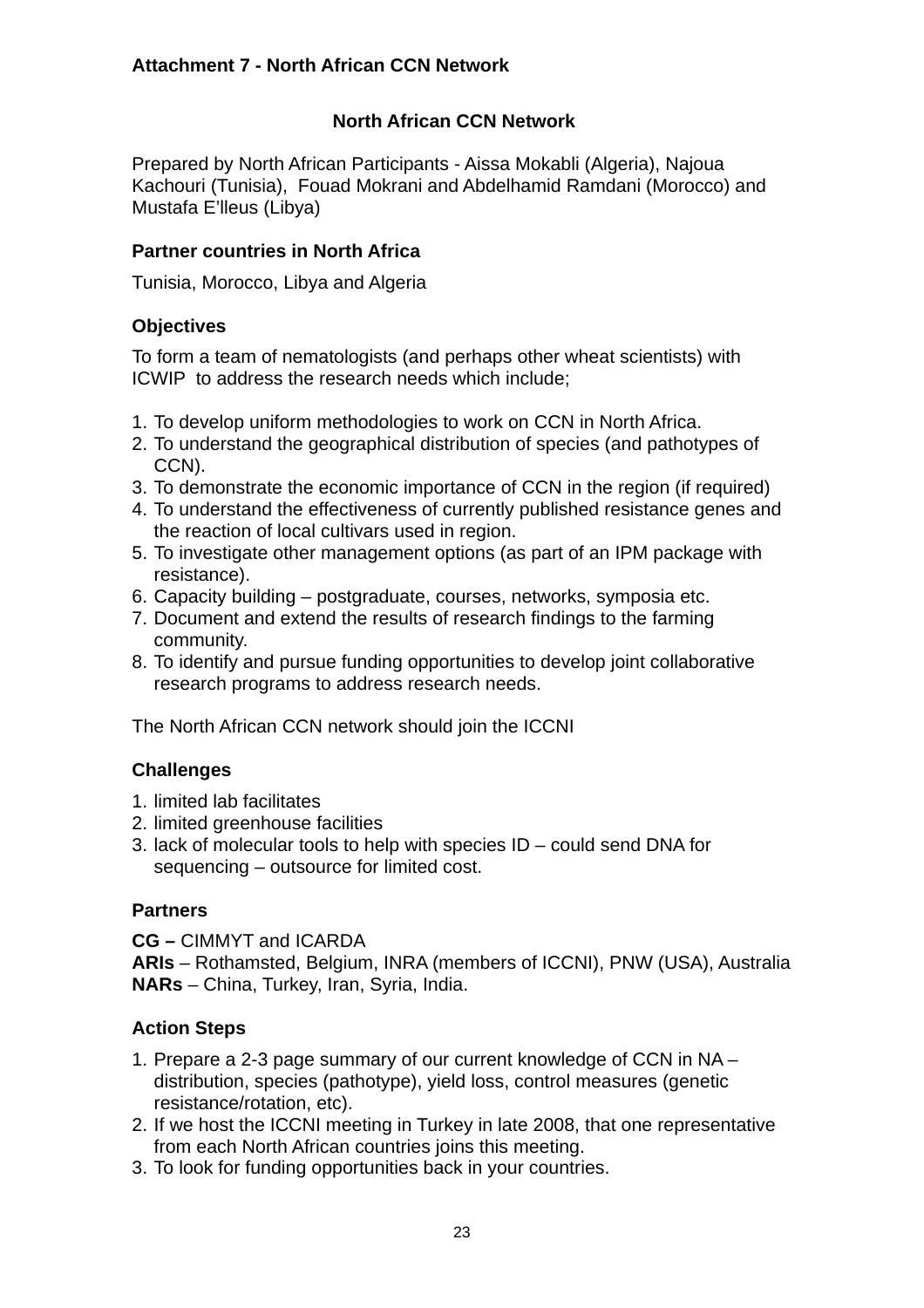#### <span id="page-25-0"></span>**Suggested Future Action Steps from the 3rd International SBP course on wheat in Tunisia**

10 May 2008

Notes taken from a post course discussion with key INRAT colleagues Prof. Lester Burgess (Uni Sydney, Crawford Foundation), Dr Julie M Nicol (CIMMYT), Dr Gharbi Salah and Dr Samia Gargouri (INRAT Tunisia)

• **Fusarium identification workshop in French for North Africa – possibly for 2009 in Tunisia**

*Action: Lester to discuss with ATSE Crawford for support…suggest around 8-10 participants.*

• **Fact sheets (max 3-4 pages) for both Crown Rot and Cereal Cyst Nematode prepared by key participants.**

*Action: Julie to coordinate with Aissa (Najoua, Elleaus and Mokrani) to prepare for CCN.*

*Action: Samia to coordinate with North Africans to update the status of CR in the region.*

Once we have these facts sheets they will be circulated to the Directors at ICARDA and CIMMYT, in addition to being sent to the National Program Heads in various countries.

- **Establishment of the North African Cereal Cyst Nematode Network.**
- **North African CCN participants (Najoua, Elleaus, Mokrani & Mokabli) to attend and join the 2nd ICCNI (International Cereal Cyst Nematode) in Turkey in 2009.**

This meeting the key ARIs (Belgium, UK and France) with Turkey and China. The second meeting is hoped to extend to Iran, Syria plus North Africa (maybe USA).

#### • **Germplasm exchange**

- o Julie Nicol (Karim Amar and Yann Manes) to prepare specific nurseries to send again to Tunisia and other North Africans interested in both CR and CCN.
- o Gharbi to send Julie Nicol some key lines from Tunisia to see their reaction to CCN and CR.